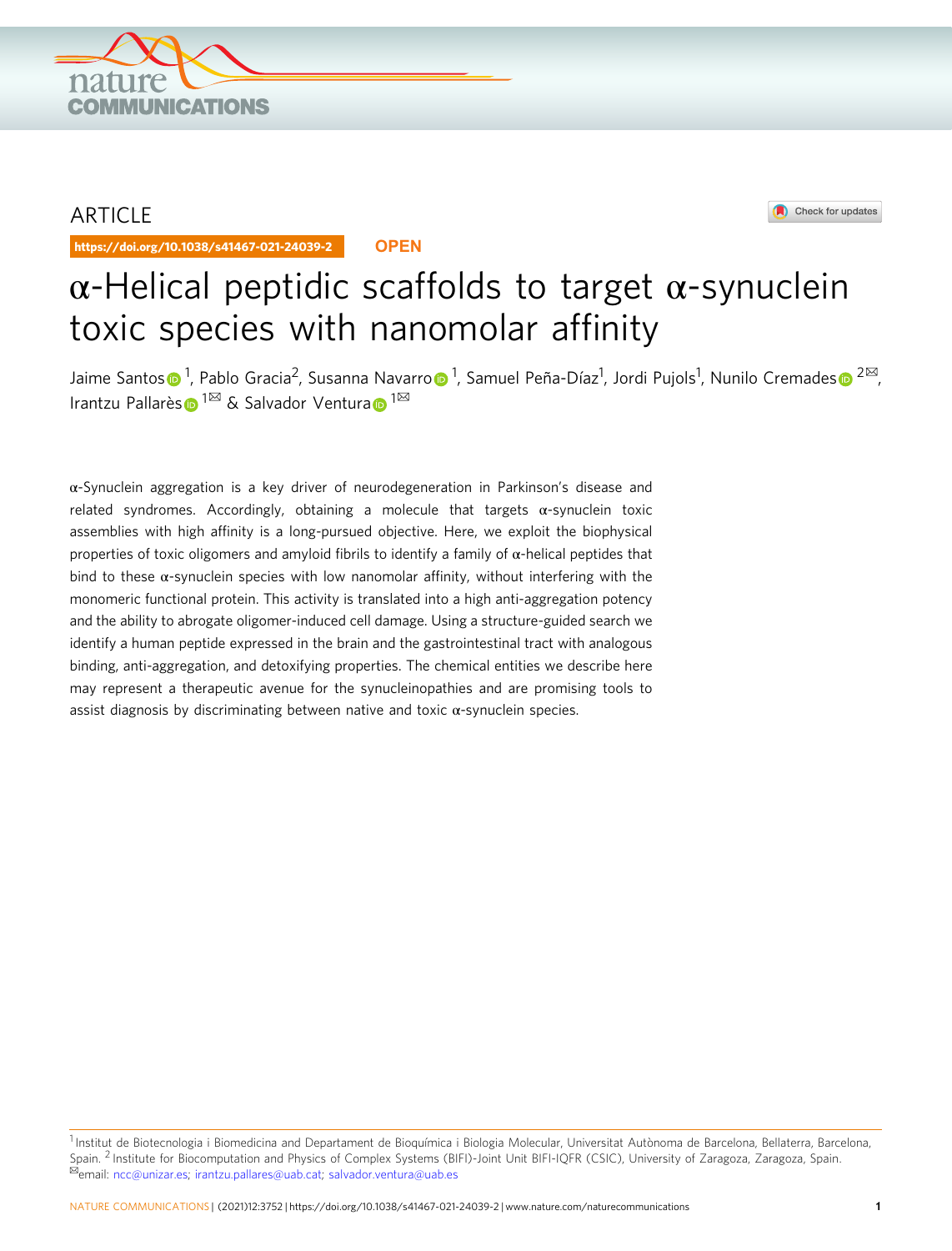-Synuclein (αS) is a 140 amino acid protein whose aggre-<br> **W** gation into amyloid fibrils in a subset of neuronal and glial<br>
ultimately, fatal neurodegenerative disorders, including Parkingation into amyloid fibrils in a subset of neuronal and glial **V** cells lies behind the onset of a group of progressive and, son's disease  $(PD)^{1-4}$  $(PD)^{1-4}$  $(PD)^{1-4}$ , that are collectively referred to as synucleinopathies. A causative link between αS and disease is supported by the discoveries that multiplications and missense mutations in SNCA, the αS gene, cause dominantly-inherited familial forms of  $PD<sup>5</sup>$ .

Interfering with αS amyloid formation and abrogating the associated toxicity is considered a promising therapeutic strategy for synucleinopathies $6-8$  $6-8$  $6-8$ . However, the design of molecular entities that target specific αS toxic assemblies is challenging because of the heterogeneous, dynamic, and transient nature of these species. High-throughput screening initiatives have rendered promising  $\alpha S$  aggregation inhibitors<sup>[9](#page-12-0)-11</sup>. However, these selection procedures are blind to the ligand mechanism of action. In the absence of a structure-activity relationship, it is difficult to evolve the affinity and specificity of the identified hits to generate drugs that can reach the clinics. The lack of specific and sensitive molecules to detect the pathogenic forms of αS also constrains the early diagnosis of these diseases.

The in vitro aggregation of αS displays a sigmoidal growth profile, suggesting that it follows a nucleation-polymerization mechanism<sup>12</sup>, where soluble  $\alpha S$  undergoes a nucleation process that produces oligomers able to grow through further monomer addition to form insoluble amyloid fibrils. Oligomeric forms of αS have been detected in the brains and other tissues of patients suffering from PD, and growing evidence suggests that they constitute the primary cytotoxic agents accounting for the gainof-toxicity associated with αS aggregation, whereas both oligomers and fibrils would be responsible for pathology dissemination in the brain<sup>[2,13](#page-12-0)-15</sup>. We have recently identified the sequential occurrence of two conformationally distinct types of oligomers during αS in vitro fibrillation. The initial non-toxic disordered oligomers, named as type A oligomers, undergo a structural reorganization to form more stable and compact β sheet-enriched, and proteinase K-resistant species that exhibit intrinsic cytotoxicity, named as type B oligomers<sup>16</sup>. Stable, trapped analogues of these two well-defined types of transient oligomers (referred to as type  $A^*$  and type  $B^*$  oligomers, where the star refers to the kinetically trapped nature of these isolated oligomeric forms) have been isolated and characterized in detail $13,16$  $13,16$ and, therefore, constitute important tools for the development of specific therapeutic and diagnostic strategies.

In this work, we exploit our recent advances in the understanding of the structural determinants of toxicity of αS oligomers to rationally identify peptide molecules able to target αS toxic species. By using a time-resolved single-particle fluorescence approach, we demonstrate that short, amphipathic, and cationic α-helical peptides do not interact with the functional monomeric αS, but they bind toxic oligomers and fibrils with nanomolar affinity, resulting in the substoichiometric inhibition of αS aggregation and abrogation of oligomer-induced damage in neuronal cell models. We then use a protein engineering approach to dissect the molecular determinants accounting for this interaction, which allow us to identify a human peptide, constitutively expressed in the brain and gastrointestinal tract, that binds with low nanomolar affinity to αS toxic assemblies, thus suppressing the aggregation cascade and its associated neurotoxicity. Thus, we describe here the rational identification and characterization of a family of highly potent peptidic ligands able to bind to αS toxic species and abrogate their detrimental effects in neuronal cells. This discovery may open previously unexplored avenues for the diagnosis and/or therapeutics of PD and related disorders.

### Results

Identification of an αS species-specific peptide ligand. We rationalized that the particular properties of the four main αS conformers identified during αS amyloid aggregation, namely monomers, non-toxic (type  $A/A^*$ ) oligomers, toxic (type  $B/B^*$ ) oligomers and fibrils, could be exploited to identify a selective ligand for the main species responsible for induction and propagation of toxicity, which are currently believed to be type B-like oligomers and amyloid fibrils, respectively<sup>[17](#page-13-0)</sup>. In Fig. [1](#page-2-0)a, we illustrate the dissection of the differential traits of αS species (for a more detailed morphological, size and structural characterization of the different αS species in isolated preparations see Supplementary Fig. 1). Type B-like oligomers and amyloid fibrils share two features: (i) they expose relatively large lipophilic clusters to the solvent (Supplementary Fig. 1e). These hydrophobic surfaces induce cellular toxicity and drive subsequent fibrillation<sup>[16,18](#page-13-0)–20</sup>. (ii) They possess a high anionic character at neutral pH, as a result of the stacking of  $\alpha S$  monomers (net charge  $-9$ ). In  $\alpha S$ , the negative charge is concentrated at the C-terminal region (residues 95–140), which clusters 15 E/D amino acids. This αS segment remains disordered, and solvent exposed in both oligomers and fibrils $13,21-23$  $13,21-23$  $13,21-23$  $13,21-23$ , being thus accessible to putative ligands.

While the solvent exposure of hydrophobic surfaces seems to be a general feature of toxic pre-fibrillar oligomers<sup>[13](#page-12-0),[24](#page-13-0)</sup>, the combination of highly exposed hydrophobicity and negative charge is likely unique to these two toxic αS assemblies. Thus, we hypothesized that hydrophobic patches embedded in an anionic environment might delineate a diffuse, but physicochemicallydefined, binding surface in these two types of αS aggregates for a complementary molecule; ideally an amphipathic and cationic entity. A short α-helical peptide might provide a structurally stable scaffold to merge both features.

We identified a naturally occurring peptide bearing a short, stable, amphipathic, and cationic helical fold. PSMα3 is a 22 residue bacterial extracellular peptide that has been shown to remain in an α-helical conformation for weeks<sup>25</sup>. It has a net charge of  $+2$ , a mean hydrophobicity (H) of 0.54, an  $\alpha$ -helical hydrophobic moment  $(\mu_H)$  of 0.56, and the helical wheel plot evidences its amphipathic character (Fig. [1](#page-2-0)b, c). The far-UV circular dichroism (CD) spectrum of PSMα3 confirms that it folds into an  $\alpha$ -helix under our assay conditions (Fig. [1](#page-2-0)d). Thus, according to our hypothesis, this peptide fulfills all the requirements to bind specifically to type B-like αS oligomers and amyloid fibrils.

We engineered PSMα3 to obtain a negative control peptide in which the formation of an α-helix is strongly disfavored. This will disrupt the peptide amphipathic character and, theoretically, abolish binding to αS type B\* oligomers and amyloid fibrils. After a computational proline scanning of PSMα3 using the AGADIR algorithm<sup>[26](#page-13-0)</sup> (Supplementary Fig. 2a), we selected the K9P and F11P mutations, as they have a significant impact in helical propensity and map to opposite faces of the α-helix (Supplementary Fig. 2b, c). The characterization of the secondary structure of the K9P-F11P PSMα3 peptide (further referred to as disrupted PSMα3 or dPSMα3) in solution by CD confirmed the disruption of the α-helix fold (Supplementary Fig. 2d). Thus, dPSMα3 constitutes a suitable negative control for further studies, as it keeps a sequence identity of 91% with PSMα3, but lacks its amphipathic character, a feature that we propose is key for the species-specific binding to the αS toxic assemblies.

Selective interaction of PSMα3 with αS toxic species. We then addressed the interaction of PSMα3 and dPSMα3 with the above described four αS species. As multiple peptides are expected to bind multiple αS molecules in the aggregated states, the binding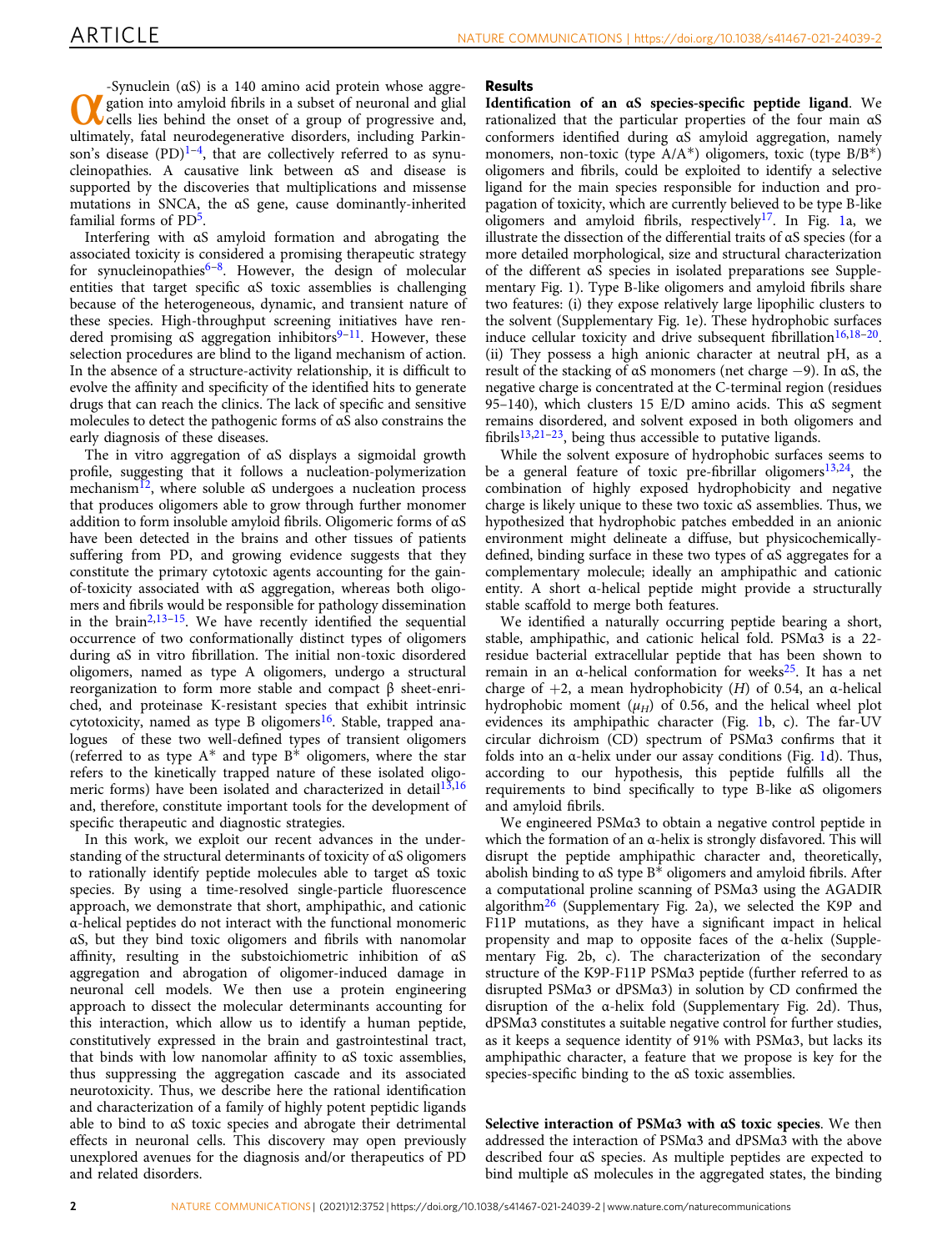<span id="page-2-0"></span>



Fig. 1 Rational identification of a peptide ligand for αS toxic species. a Main molecular features of the four isolated α-synuclein (αS) species. Values with a dagger (†) represent extrapolations based on the average number of monomers in each species. In the upper schemes of αS oligomeric and fibrillar species, the acidic C-terminal region is not depicted since it has been described to be in a disordered and conformationally flexible state<sup>[21](#page-13-0)-23</sup>. **b** Helical wheel projection of PSM $\alpha$ 3 sequence (red, hydrophobic residues; blue pallet, hydrophilic residues depending on their character).  $c$  Surface representation of the three-dimensional structure of PSMα3 with hydrophobic residues in red and hydrophilic residues in blue. d Far-UV circular dichroism spectra of PSMα3.

process can only be well described if both the stoichiometry of the complex and the affinity of the peptide for the αS molecules in a particular conformer is known. In order to obtain good estimates of both parameters, we exploited the power of dual-color fluorescence cross-correlation spectroscopy (dcFCCS), a time-resolved fluorescence fluctuation technique that allows the direct observation of co-diffusing fluorescent species arising from interactions between differently labeled molecules or assemblies in solutio[n27,28](#page-13-0). To this end, αS species were cystein-labeled with maleimide-AlexaFluor488 (AF488), with each αS molecule of the different species containing one fluorophore at position 122, and the peptides were cystein-labeled with maleimide-Atto647N at the N-terminus (see "Methods" for details). Simultaneously, we assessed complex formation by single-particle fluorescence spectroscopy (SPF) analysis, including Förster Resonance Energy Transfer (FRET) and donor/acceptor stoichiometry (S), in order to validate and complement the dcFCCS approach. These approaches allow us to monitor distinct individual species simultaneously by avoiding measurements of ensemble averages (Supplementary Fig. 3) and have been previously used for the characterization of αS aggregation pathways and the study of αS interactors[29](#page-13-0)–[31](#page-13-0).

We first assessed the binding of PSMα3 to monomeric αS and found by dcFCCS analysis that these molecules were unable to interact when mixed in an equimolar ratio (even at concentrations as high as 15 nM of each molecule) (Fig. [2a](#page-3-0)), as reflected by a flat cross-correlation curve comparable to that of the negative control of cross-correlation (Supplementary Fig. 4). We then analyzed the interaction of PSMα3 with the different αS aggregated species by means of dcFCCS at approximately equimolar ratios of peptide and αS molecules. Due to the different stabilities of the various aggregated species upon singlemolecule dilution and their differential adsorption to the surface

of the coverslips, the total αS concentration of each aggregate sample was adjusted between 1 and 5 nM (in mass concentration) so that the frequency of events in the measurements was very similar between the various aggregated samples. It is important to note that, for αS aggregated species, consisting of several tens of monomers, the species concentrations are in the picomolar range and, as further explained in the "Methods", single-particle conditions are ensured throughout the experiments. Under these conditions, a marginal cross-correlation amplitude was observed for the type  $A^*$  oligomers (Fig. [2](#page-3-0)b), whereas a clear crosscorrelation was obtained for the interaction of the peptide with both type B\* oligomers and fibrils (Fig. [2](#page-3-0)c and [d](#page-3-0), respectively), already indicating a stark difference in the binding ability of the peptide to the different aggregates. Consistently, single-particle burst-wise analysis revealed a high number of FRET events, thus validating the direct interaction of the peptide with these two αS species (Supplementary Fig. 5a, b). In contrast, the same analysis yielded either a statistically insignificant number of FRET events or none at all for the interaction between PSMα3 and αS type A\* oligomers and monomers, respectively (Supplementary Fig. 5c). These results offer a single-particle understanding of a complex binding scenario and further reinforce the observations derived from dcFCCS experiments.

We next performed a titration experiment for analyzing the binding of the peptide to the three αS aggregated species. For this, we developed a model-independent saturation binding curve, based on the theoretical framework previously developed by Kruger and coworkers $32$ . This analysis allowed us to quantify the number of peptide molecules bound to each  $\alpha S$  species  $(N_P)$  as a function of the concentration of unbound peptide  $(C_{p,free})$ (Fig. [2e](#page-3-0)). Using a simplistic Langmuir isotherm model, we estimated the single-state dissociation constant  $(K_D)$  of the interactions and the average maximum number of peptide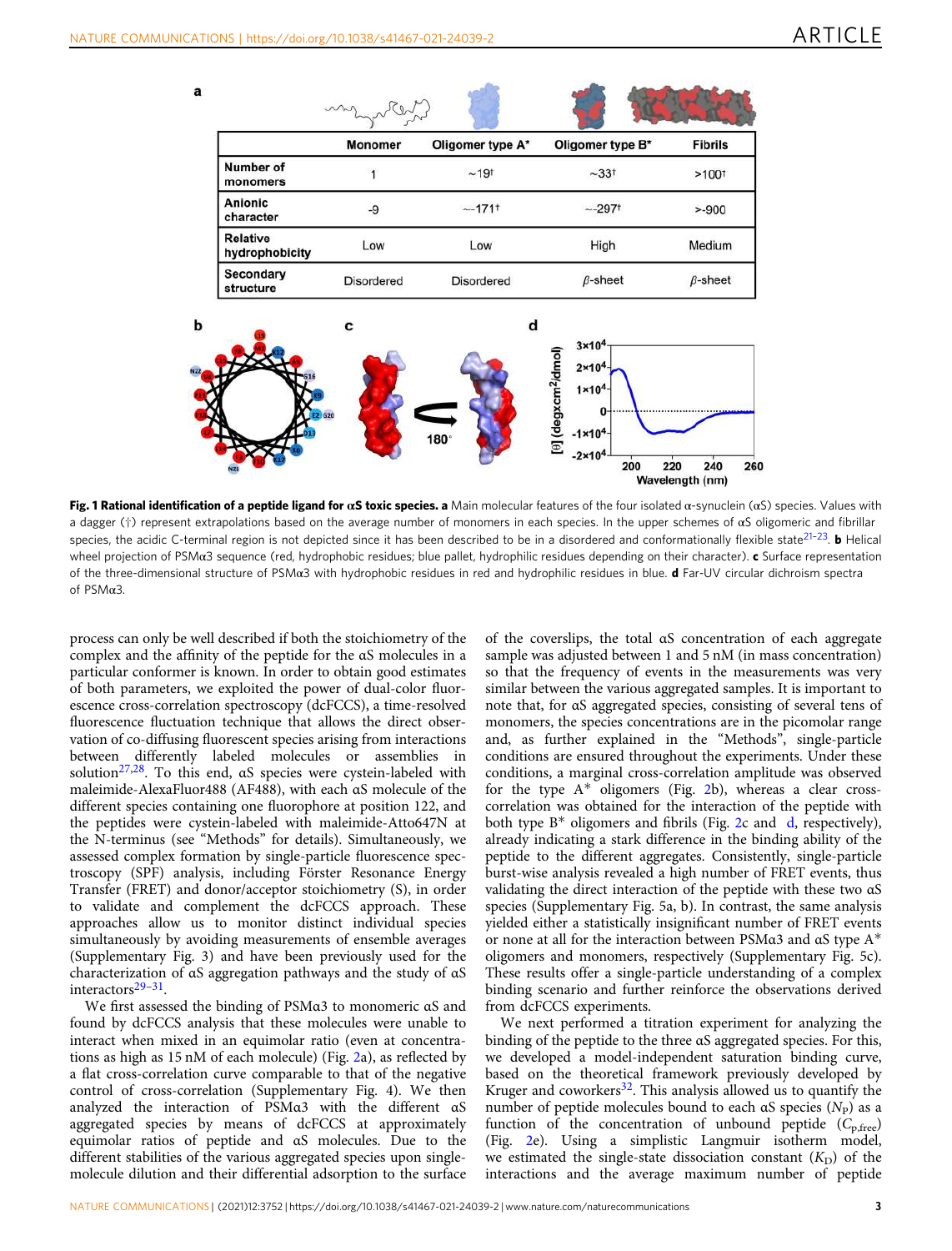<span id="page-3-0"></span>

Fig. 2 Interaction of PSMα3 with different αS species by dcFCCS. a-d Representative auto-correlation curves for α-synuclein (αS) (blue line) and PSMα3 (red line) and cross-correlation curves for interacting molecules (purple line). The amplitude (G) error is shown as faint colored area for the corresponding correlation curves. Samples contained (a) ~15 nM αS monomer and ~15 nM PSMα3, (b) 1 nM type A\* and ~5 nM PSMα3, (c) 1 nM type B\* oligomers and ~5 nM PSMα3 or (d) ~5 nM sonicated fibrils and ~5 nM PSMα3. e Titration binding curves for the interaction of PSMα3 with type A\* oligomers (red circles), type B\* oligomers (blue circles) or sonicated fibrils (gray circles) obtained by dcFCCS, showing their corresponding analysis assuming a model of n identical and independent binding sites (referred in equation 7 as  $N_{\text{max}}$ ) per  $\alpha S$  aggregated species (solid lines). N<sub>P</sub> represents the number of bound peptides per aggregate. f Auto-correlation curves (αS in blue, PSMα3 peptide in red) and cross-correlation curve for the interacting molecules (in purple) obtained in samples containing ~1 nM αS type B\* oligomers and ~2 nM PSMα3 in the absence (solid lines) or presence (dashed lines) of a 500-molar excess of unlabeled monomer with respect to the particle concentration of oligomers. The inset shows the number of bound peptides  $(N_P)$  per aggregate in both conditions. For αS aggregated species, each consisting of several tens of monomers, the species concentrations are in the picomolar range and, as further explained above, single-particle conditions are ensured throughout the experiments.

binding sites  $(N_{\text{max}})$  in each type of aS species. Interestingly, while the  $K_D$  values for the peptide-αS interaction obtained for type A\* oligomers, type B\* oligomers and fibrils are very similar, in all cases in the very low nM range (3.07 nM, 6.67 nM, and 7.8 nM, respectively), the average maximum number of peptides per aggregate  $(N_P)$  varies remarkably, being 3, 30, and 120, respectively. This indicates that the main difference between the three aggregated species in terms of PSMα3 interaction is the number of binding sites per aggregate rather than the affinity of the peptide for them. Of note, the average maximum number of binding sites obtained for the type B\* oligomers and fibrils nearly

matches the average number of αS molecules per aggregate species (19, 33, and 107 for type  $A^*$ , type  $B^*$  oligomers, and fibrils, respectively, estimated by comparing the molecular brightness of the aggregated species to that of the αS monomer), while for the type  $A^*$  oligomers represents only one sixth of the average αS molecules in this type of aggregate. This data is in agreement with the single-particle fluorescence analysis obtained for the different complexes, where decreasing fluorescence stoichiometry values are found for the interacting pairs with increasing PSMα3 concentrations (Supplementary Fig. 6) yielding a binding curve remarkably similar to that obtained by dcFCCS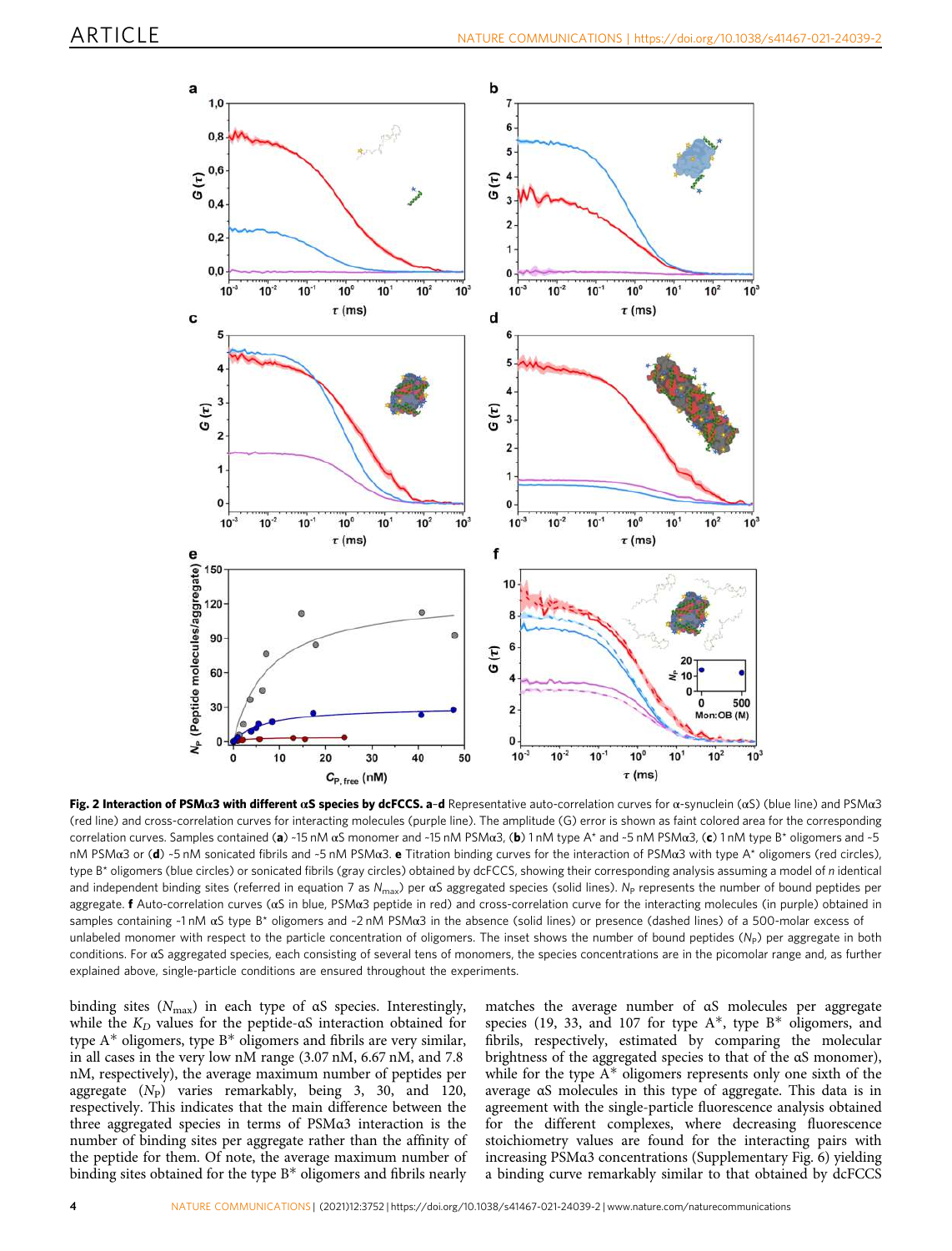(Supplementary Fig. 7). In addition, only very few FRET events were observed for the binding of PSMα3 to type A\* oligomers, in contrast to the numerous FRET events with a defined FRET efficiency (E) distribution observed for the binding to type  $B^*$ oligomers and fibrils (Supplementary Fig. 5). Together, the dcFCCS and single-particle fluorescence spectroscopy data demonstrate that PSMα3 is a high affinity ligand of αS toxic species, with affinities in the low nanomolar range, and with a high avidity for the toxic αS species, namely the type B-like oligomers and fibrils. Note that a 500-fold molar excess (in monomer equivalents) of unlabeled monomeric αS does not interfere with the binding of PSMα3 to type B\* oligomers (Fig. [2](#page-3-0)f), which indicates a high specificity towards toxic aggregated species and negligible monomer binding, a feature difficult to find in previously reported αS ligands.

It might be important to indicate that PSMα3 could present a certain degree of oligomerization that results in a slower diffusion than expected for a peptide monomer  $(14.6 \pm 3.6 \,\mu m^2 s^{-1}$  $(14.6 \pm 3.6 \,\mu m^2 s^{-1}$  $(14.6 \pm 3.6 \,\mu m^2 s^{-1}$ , Fig. 2). Despite this, our dcFCCS-derived binding curves indicate that the monomeric form of the peptide can effectively bind the αS aggregated species with  $N_P$  values as low as 1 (further information is provided in the "Methods").

Interestingly, when we analyzed the binding of the PSMα3 analogous, but disordered peptide, dPSMα3, we could not detect any interaction with any of the four αS species (Supplementary Fig. 8), indicating that an amphipathic distribution of the peptide residues, achieved through an α-helical conformation, is a requirement for the interaction.

Overall, our dcFCCS and single-particle fluorescence spectroscopy-derived binding analysis indicates that PSMα3 binds with low nanomolar affinity to αS aggregated species. The degree of binding is limited by the number of available interaction sites, which is likely associated with the extent of solvent-exposed hydrophobic surface per aggregate, which depends on both the size and the lipophilicity of the aggregate, in agreement with our initial reasoning.

PSMα3 inhibits αS amyloid aggregation. We hypothesized that the high affinity and number of binding sites of type B\* oligomers for PSMα3 might result in the partial or full coverage of the surface of these assemblies, as well as their structurally homologous type B oligomers, thus preventing their progression to fibrils during the αS amyloid aggregation process. To assess if this was the case, we set up in vitro αS aggregation reactions in the absence and presence of an equimolar concentration of PSMα3 (70 μM) and followed its progression by monitoring the increase in thioflavin-T (Th-T) fluorescence. After 32 h of incubation, a ∼90% decrease in Th-T fluorescence emission, relative to the untreated sample, was observed in the presence of PSMα3, suggesting that the peptide acts as a potent inhibitor of αS amyloid aggregation (Fig. [3](#page-5-0)a). Inhibition was orthogonally confirmed by quantifying the fraction of αS that remains soluble at the endpoint of the reaction spectroscopically and by SDS-PAGE (Supplementary Fig. 9a, b). The inhibitory activity of PSMα3 was concentration-dependent and significant inhibition was observed even at a substoichiometric 20:1 ratio (αS:PSMα3) (Fig. [3b](#page-5-0)). Transmission electron microscopy (TEM) images confirmed that samples incubated with PSMα3 contained very few fibrils per field, in comparison to untreated samples (Fig. [3c](#page-5-0)). The observation that dPSMα3 exhibited a negligible anti-aggregative activity (Supplementary Fig. 10) reinforces the connection between the binding of the amphipathic (hydrophobic/cationic) helical peptide to αS oligomers and its potent amyloid inhibition activity.

PSMα3 is a better inhibitor of αS amyloid aggregation than SynuClean-D (Fig. [3](#page-5-0)a), a small molecule with high neuroprotective activity in Caenorhabditis elegans models of PD that we have recently discovered<sup>9</sup>.

To gain further information on the inhibitory mechanism and pinpoint the αS species targeted along the complex pathway of aggregation, we isolated the low molecular weight species generated at the early stages of aggregation (see "Methods"). Electron microscopy analysis revealed that in control aggregation reactions, after 12 h of incubation, αS mainly populates small fibrillar species and round prefibrillar aggregates (average diameter between 20 and 40 nm) (Fig. [3d](#page-5-0) and Supplementary Fig. 11a–b). In contrast, at the same time point, samples incubated with PSMα3 contained a large fraction of small oligomers of annular shape with diameters between 9 and 14 nm, morphologically similar to type B\* oligomers (Fig. [3](#page-5-0)d and Supplementary Fig. 11c) and other annular oligomers previously described in the literature<sup>24,33,34</sup>. Together with the time-resolved fluorescence spectroscopy data, this evidence strongly suggests that PSMα3 could be preventing or retarding the conversion of type B-like oligomers into fibrillar species. Notably, this result endorses the use of the kinetically stabilized type  $B^*$  oligomers as mimicries of the toxic oligomers that populate αS aggregation reactions.

PSMα3 protects cells from αS oligomer-induced cell damage. As it occurs with toxic oligomers from other amyloidogenic systems, the toxicity of type  $B^*$  oligomers relies on their ability to interact and disrupt cellular membranes<sup>13</sup>. In  $\alpha$ S this activity is encoded in two of their characteristic structural elements<sup>[13](#page-12-0)</sup>: (i) an exposed N-terminal region that acts as the initial anchor to the membrane surface, similarly as with the monomeric functional form of the protein, and (ii) a β-sheet core, composed primarily by the central region of the protein, with significant hydrophobic surface exposed to the solvent that then inserts into the lipid bilayer causing major perturbations. The highly negatively charged C-terminal region of the protein remains disordered without significant interactions with the membrane.

We hypothesized that the binding of PSMα3 to type B\* oligomers, mediated in part by the solvent-exposed hydrophobic regions of the β-sheet core, would block their exposed lipophilic elements, thus decreasing its ability to insert into and perturb the membrane bilayer and induce cellular toxicity. We treated human SH-SY5Y neuroblastoma cells with 10 μM of oligomers and observed that, as previously reported $35$ , they possess a high affinity for cellular membranes (Fig. [4a](#page-7-0)–b). When the oligomers were preincubated with an equimolar concentration of PSMα3, we observed a ∼60% reduction in the amount of αS bound to cells relative to untreated oligomers, indicating that PSMα3 binding to type B\* oligomers directly affects the binding of the oligomers to cellular membranes. As expected, pretreatment of the oligomers with dPSMα3 did not interfere with their interaction with cells.

One of the earliest effects of type B\* oligomer-mediated membrane perturbation is the substantial increase in the levels of intracellular reactive oxygen species  $(ROS)^{24}$ , which in turn elicits mitochondrial dysfunction<sup>36</sup>. We assessed if the blockage of the oligomer regions involved in membrane perturbation by PSMα3 binding could protect membrane integrity and therefore prevent its associated increase in intracellular ROS levels. Treatment of neuroblastoma cells with 10 μM of oligomers induced a drastic increase in ROS levels (Fig. [4c](#page-7-0)–d). However, when these oligomers were preincubated with equimolar (1:1) and substoichiometric (1:0.2) concentrations of PSMα3, the ROS levels of treated cells approached those of healthy, untreated, cells, indicating that PSMα3 protects against oligomers-induced damage. This detoxifying activity seems to be associated with the particular structural and physicochemical properties of this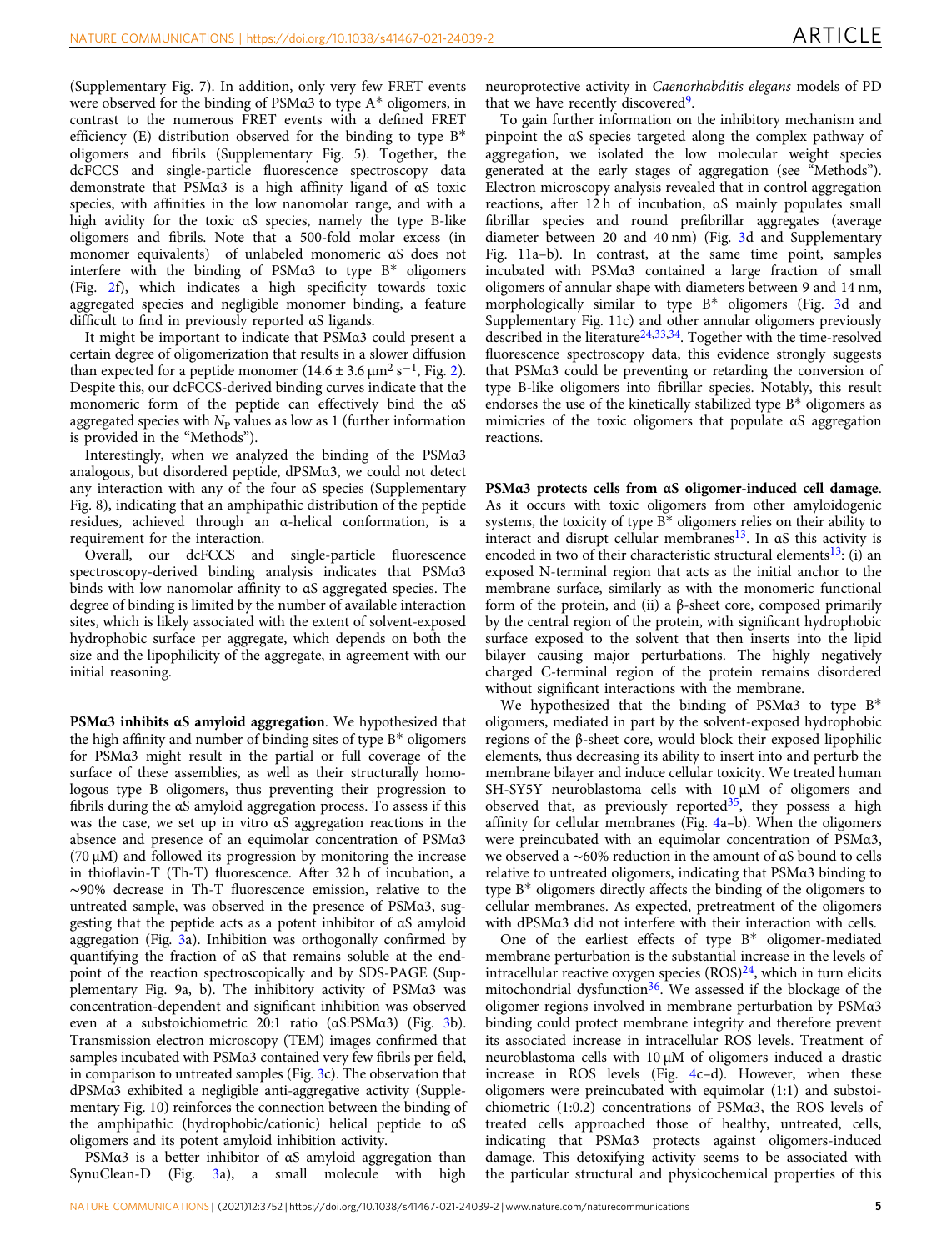<span id="page-5-0"></span>

Fig. 3 Effect of PSMα3 on in vitro αS amyloid fibrillation. a Inhibition of α-synuclein (αS) amyloid aggregation as measured by Th-T fluorescence after 32 h incubation in the presence of equimolar concentrations of PSMα3, SynuClean-D (SC-D), and dPSMα3. \*\*\*\* p < 0.0001 relative to untreated αS (unpaired two-tailed t tests (Welch-corrected)). Data were expressed as mean  $\pm$  s.e.m ( $n = 6$  and 3 independent experiments for untreated and treated conditions respectively). NS no significant,  $p = 0.23$ . b Aggregation kinetics of 70  $\mu$ M  $\alpha$ S and titration of the inhibitory activity of PSM $\alpha$ 3 at different concentrations: 35 μM (green), 14 μM (orange), 7 μM (blue), 3.5 μM (gray) and in the absence of PSMα3 (black). Data were expressed as mean ± s.e.m (n = 9 independent experiments). c Representative TEM micrographs of αS aggregated for 32 h in the absence (left) and presence of an equimolar concentration of PSMα3 (right) that came from two independent replicates. d Representative TEM micrographs illustrating the morphological differences between lowmolecular weight aggregates of αS after 12 h of incubation in absence (left) and presence of PSMα3 (right). Results are consistent in two independent replicates. Inset shows an annular oligomer at high magnification.

peptide since treatment with equimolar concentrations of dPSMα3 failed to exert any protective effect.

Dissection of PSMα3 aggregation-inhibitory determinants. To this point, we have assigned the αS binding, anti-aggregation and cytoprotective properties of PSMα3 to its helical, amphipathic and cationic character. To confirm that this is the case, we reverse-engineered PSMα3 into a non-natural peptide scaffold with low sequence complexity that keeps its critical properties. We employed a set of bioinformatics tools to predict the helical propensity, helical hydrophobic moment, and thermodynamic stability of our successive designs using  $AGADIR<sup>26</sup>$ , HELIQUEST<sup>[37](#page-13-0)</sup>, and FOLDX<sup>38</sup>, respectively. Data regarding those predictions are displayed in Supplementary Table 1. Then, we evaluated the anti-aggregative properties of these molecules, under the assumption that the inhibitory capacity is connected with the oligomer-peptide interaction affinity.

A first requirement for binding is a continuous hydrophobic face to interact with the surface of oligomers or fibrils. In our view, the specific sequence of this helical side would be irrelevant, as long as it keeps its lipophilic character. To demonstrate that this assumption is correct, we mutated all the residues in the hydrophobic face of the PSMα3 α-helix to leucine (All\_Leu), generating an amphipathic peptide devoid of any sequence diversity in this side. Simultaneously, we designed a variant of All-Leu devoid of the last three Cterminal residues (All\_Leu19) since they are not part of the α-helix,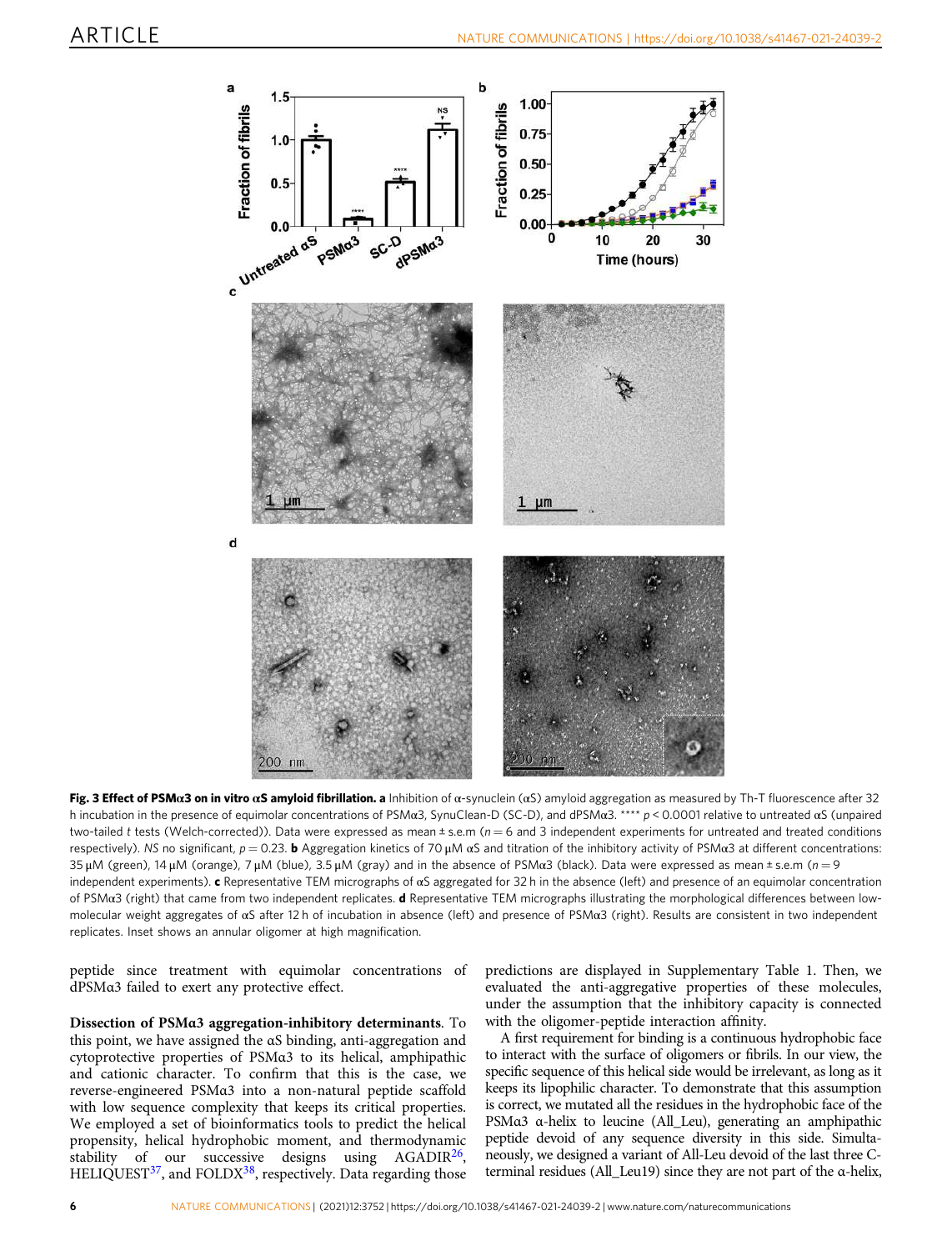

and thus they are not expected to contribute significantly to the binding. Both redesigned peptides folded into α-helices and retained the inhibitory activity, with a potency that approaches that of PSMα3 (Fig. [5](#page-7-0)a–b). Thus, we concluded that it is the generic hydrophobic character of the helical face and not its sequence or composition that is relevant for the binding.

Next, to further reduce the peptide sequence complexity, we redesigned the hydrophilic face in such a way that it only contained ionizable residues. We designed a new variant (Scaffold\_19) with only four different amino acids (Leu, Asp, Glu, and Lys) by introducing two point-mutations (A5E\_G16K) in the All\_Leu19 peptide. We decided to maintain the peptide net charge by introducing residues with opposed charges. Thus, Scaffold\_19 only has Leu in the hydrophobic face and charged residues in the hydrophilic one. This variant folded into an α-helix and showed the same anti-aggregation activity than the parental variant (Fig. [5](#page-7-0)c).

Treated dPSM $\alpha$ 3 1:1

Treated  $PSM\alpha3$  1:0.2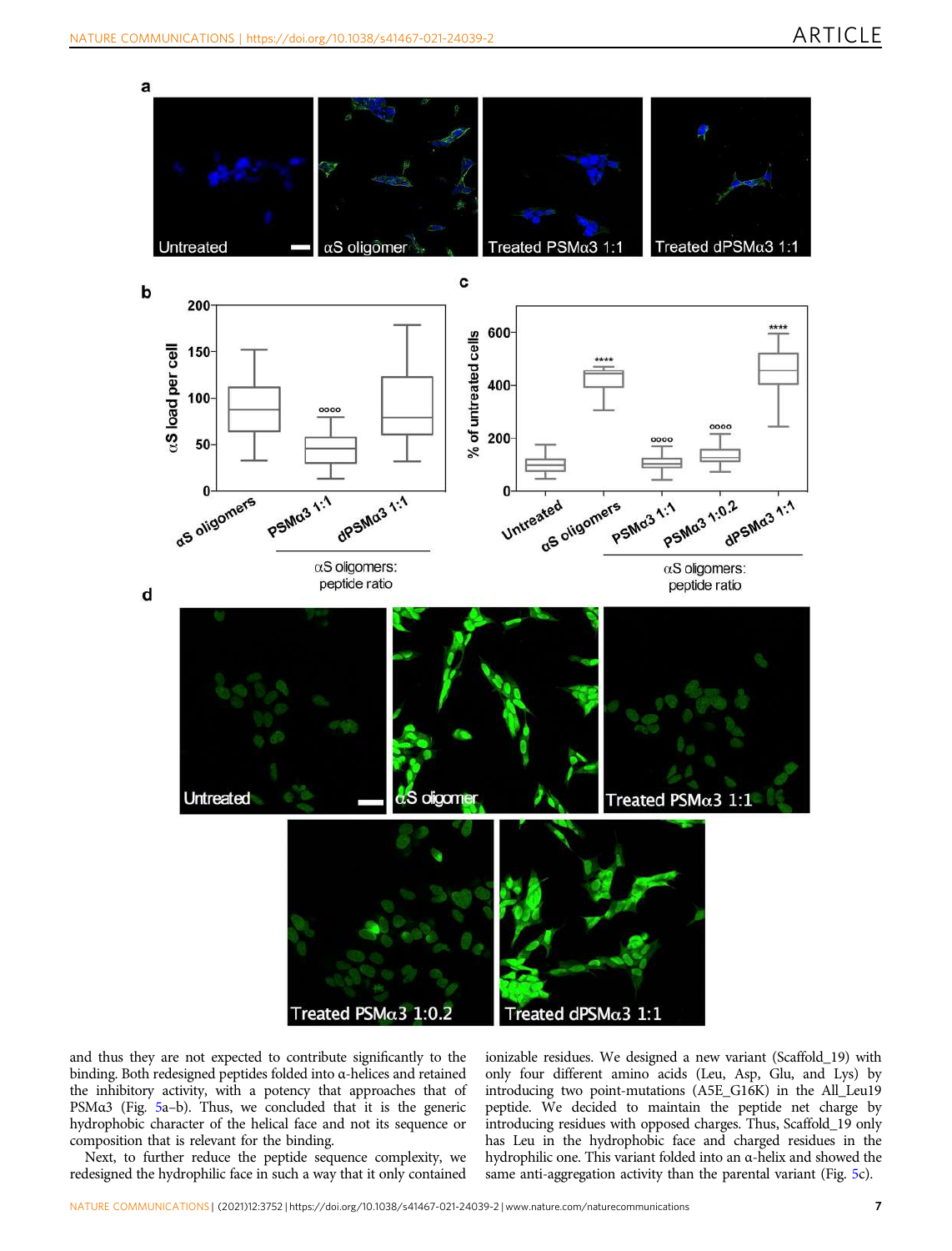<span id="page-7-0"></span>**Fig. 4 Suppression of the αS oligomers-induced damage in neuroblastoma cells. a** Representative confocal images showing the α-synuclein (αS) load per cell after the treatment with 10 μM of type B\* oligomers pretreated with an equimolar concentration of PSMα3 or dPSMα3. Scale bar represents 30 μm. b Quantification of the αS load per cell. \*\*\*\*p < 0.0001 relative to untreated cells. oooop < 0.0001 relative to cells treated with αS type B\* oligomers. Unpaired two-tailed t tests (Welch-corrected). 76, 72, and 67 cells, (respectively, for αS oligomers, PSMα3 1:1, PSMα3 1:02 and dPSMα3) were analyzed from two independent experiments. c Quantification of the levels of intracellular ROS of SH-SY5Y cells incubated with 10 uM of type B<sup>\*</sup> oligomers preincubated with different concentrations of PSMα3 or dPSMα3. <sup>oooo</sup>p < 0.0001 relative to cells treated with αS type B\* oligomers. (Unpaired two-tailed t tests (Welch-corrected)). 233, 230, 240, 212, and 100 cells, (respectively, for untreated, αS oligomers, PSMα3 1:1, PSMα3 1:02 and dPSMα3) were analyzed from two independent experiments **d** Representative confocal images of the analysis of panel (c). Scale bar represents 30  $\mu$ M. In (b) and (c) data are represented as box and whiskers plots where the middle line is the median, the lower and upper hinges correspond to the first and third quartiles, the upper whisker extends from the hinge to the largest value no further than 1.5 × IQR from the hinge (where IQR is the inter-quartile range) and the lower whisker extends from the hinge to the smallest value at most 1.5 × IQR of the hinge.



Fig. 5 Redesign of PSMa3 variants to dissect the molecular determinants of the anti-aggregative activity. a-d Helical wheel (red, hydrophobic residues; blue pallet, hydrophilic residues) (up), circular dichroism spectra (mid) and titration of the inhibitory activity of PSMa3 variants at different concentrations (down): 35 μM (green), 14 μM (orange), 7 μM (blue) and in the absence of PSMα3 variants (black). Variants: All\_Leu (a), All\_Leu19 (b), Scaffold\_19 (c), and Anionic\_scaffold (d). Data were expressed as mean  $\pm$  s.e.m ( $n = 9$  independent experiments).

The simplicity of Scaffold\_19 allowed us to redesign the net charge of the peptide, to validate the other physicochemical property theoretically contributing to binding: a net positive charge. We generated a peptide with a net charge of −2 by introducing two charge-reversing mutations (K6E\_K12E). This anionic peptide (Anionic\_scaffold) folds into an α-helix and has a helical hydrophobic moment  $(\mu_H)$  of 0.65, indicative of an amphipathic nature, but does not inhibit αS amyloid aggregation, confirming that a cationic character in the hydrophilic face is a requirement for binding (Fig. 5d).

Overall, we succeeded in dissecting the peptide features responsible for aggregation inhibition. In the process, we generated, Scaffold\_19, a short peptide with low sequence complexity whose inhibitory activity does not stem from the primary sequence, but instead from a defined spatial distribution of two physicochemical traits.

LL-37 inhibits αS aggregation and oligomers-induced cell damage. Once we elucidated the determinants of this mechanism of αS amyloid inhibition, we wondered if this activity could also be encoded in natural human peptides. First, we screened the EROP-Moscow oligopeptide database<sup>[39](#page-13-0)</sup> for human cationic peptides longer than 10 residues (≥3 helical turns), obtaining 287 hits. Next, we run AGADIR on them to exclude peptides with a low helical propensity, which resulted in 25 peptides, from which only 9 peptides were predicted to have at least a partial amphipathic character, according to their helical hydrophobic moment  $(\mu_H)$  (Supplementary Table 2). Then we screened the literature for candidates whose tissue distribution overlapped with that of αS and selected LL-37, the only human member of the cathelicidin family of antimicrobial peptides, for its further characterization. LL-37 is a 37-residue peptide resulting from a post-translational cleavage at the C-terminus of cathelicidin hCAP18<sup>40</sup>. This peptide is constitutively expressed in the brain and the gastrointestinal tract; its presence in both tissues is engaging, as the brain-gut axis connection is gaining momentum in  $\text{PD}^{\widetilde{41}-43}$  $\text{PD}^{\widetilde{41}-43}$  $\text{PD}^{\widetilde{41}-43}$  $\text{PD}^{\widetilde{41}-43}$  $\text{PD}^{\widetilde{41}-43}$ .

First, we confirmed that LL-37 adopts an α-helical conformation under our assay conditions (Fig. [6](#page-9-0)a, b). With α-helical hydrophobic moment  $(\mu_H)$  of 0.52, the helical-wheel projection and the available 3D-structures<sup>[37](#page-13-0)</sup> indicate that this  $\alpha$ -helix would be both cationic and amphipathic (Fig. [6](#page-9-0)a, b). Then, we titrated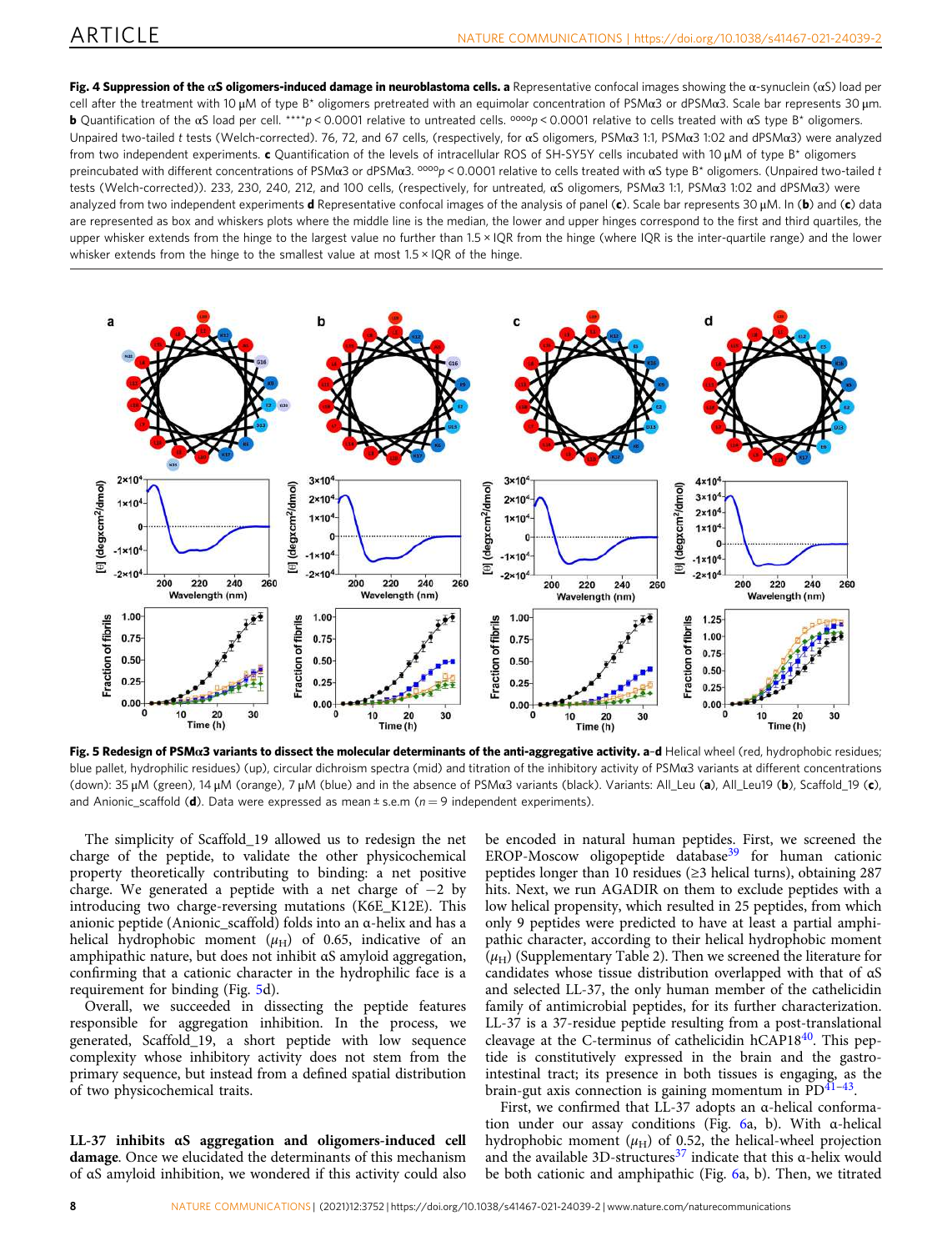

the anti-aggregative activity of LL-37, confirming that it suppresses αS amyloid formation at substoichiometric concentrations (Fig. [6](#page-9-0)c). Sedimentation analysis provides orthogonal support for the αS aggregation inhibitory activity of LL-37 (Supplementary Fig. 9). Next, we labeled LL-37 with maleimide-Atto647N at a single engineered cysteine at the N-terminus, and we performed time-resolved dual-color fluorescence spectroscopy experiments as described previously for PSMα3. Both dcFCCS

and spFRET (Fig. [6](#page-9-0)d, f and Supplementary Fig. 12) reported a strong binding to type B\* oligomers and fibrils, a weak interaction with type A\* oligomers and the absence of any interaction with the αS monomer, indicating that LL-37 and PSMα3 share a very similar binding mechanism (Fig. [6](#page-9-0)g). In this case, LL-37 displays slightly higher affinities than PSM $\alpha$ 3 (K<sub>D</sub> = 3.62 nM for type B\* oligomers,  $K_D = 5.14$  nM for sonicated fibrils and  $K<sub>D</sub> = 1.92$  nM for type  $A^*$  oligomers), and a significantly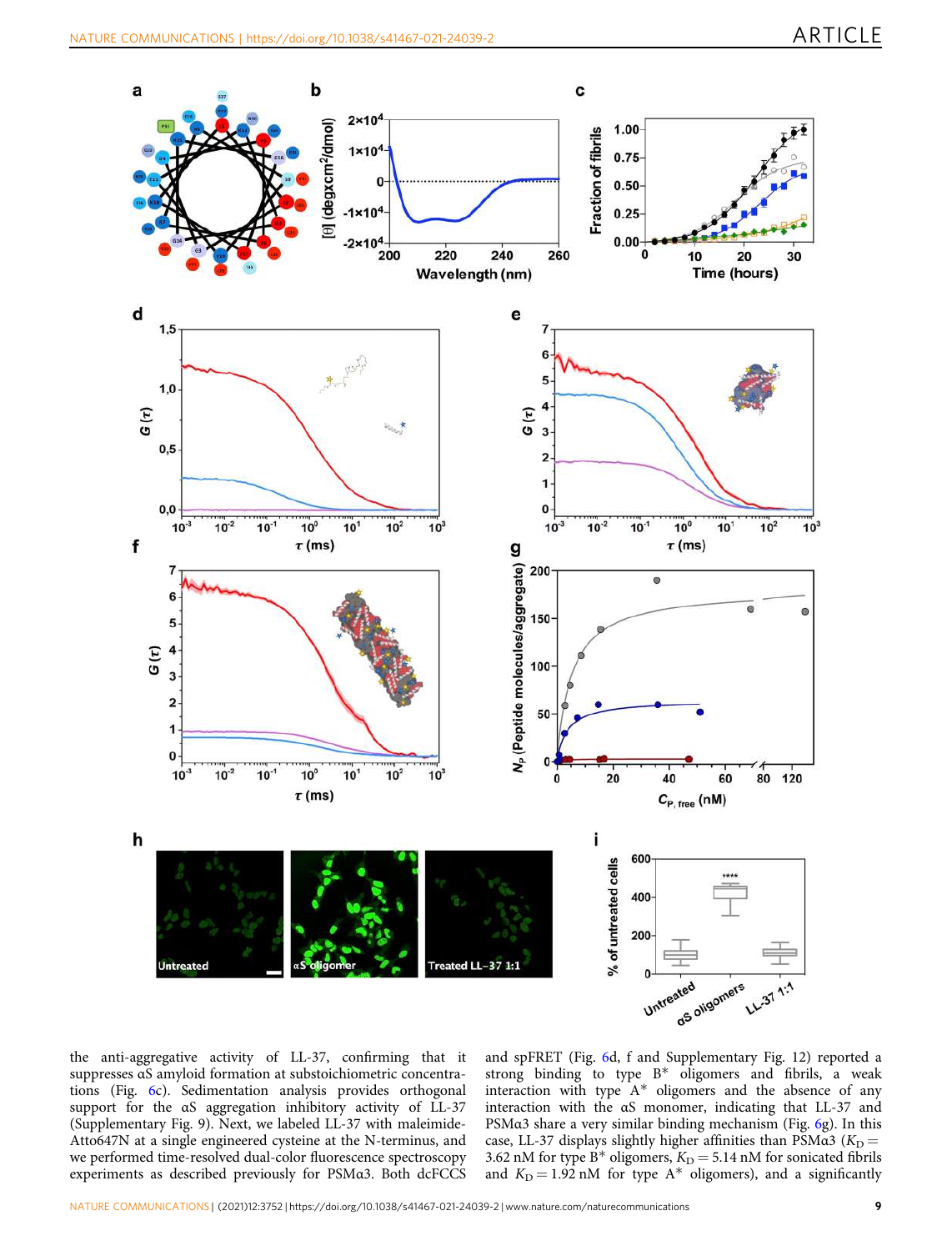<span id="page-9-0"></span>Fig. 6 Characterization of the interaction of LL-37 with the  $\alpha S$  toxic species. a Helical wheel projection of LL-37 sequence (red, hydrophobic residues; blue pallet, hydrophilic residues; green, proline). b Far-UV circular dichroism spectra of LL-37 in PBS pH 7.4. c Aggregation kinetics of 70 μM α-synuclein (αS) and titration of the inhibitory activity of LL-37 at different concentrations: 35 μM (green), 14 μM (orange), 7 μM (blue), 3.5 μM (gray) and in the absence of peptide (black). Data were expressed as mean  $\pm$  s.e.m ( $n = 9$  independent experiments). Representative auto-correlation curves for  $\alpha$ S and LL-37 peptide and cross-correlation curves for interacting molecules are shown in blue, red and purple lines, respectively. The amplitude (G) error is shown as faint colored area for the corresponding correlation curves. Samples contained (d) ~15 nM  $\alpha$ S monomers and ~15 nM LL-37, (e) 1 nM type B\* oligomers and ~5 nM LL-37 or (f) ~5 nM sonicated fibrils and ~5 nM PSMα3. g Titration binding curves for the interaction of LL-37 with type A\* oligomers (red circles), type B<sup>\*</sup> oligomers (blue circles) or sonicated fibrils (gray circles) obtained by dcFCCS, showing their corresponding analysis assuming a model of n independent binding sites per  $\alpha S$  aggregated species (solid lines). N<sub>P</sub> represents the number of bound peptides per aggregate. **h** Representative confocal images of SH-SY5Y cells treated with 10 μM of type B\* oligomers in the presence of an equimolar concentration of LL-37. Scale bar represents 30 μm. **i** Quantification of the intracellular ROS of the experiment displayed in panel (h). \*\*\*\*p < 0.0001 relative to untreated cells.  $0000p$  < 0.0001 relative to cells treated with αS type B\* oligomers. Unpaired two-tailed t tests (Welch-corrected). A total of 233, 230, and 199 cells, (respectively, for untreated αS oligomer and LL-37 1:1) were analyzed from two independent experiments. For αS aggregated species, consisting of several tens of monomers, the species concentrations in (d-g) are in the picomolar range and, as further explained above, single-particle conditions are ensured throughout the experiments. In (i) data are represented as box and whiskers plots where the middle line is the median, the lower and upper hinges correspond to the first and third quartiles, the upper whisker extends from the hinge to the largest value no further than 1.5 × IQR from the hinge (where IQR is the inter-quartile range) and the lower whisker extends from the hinge to the smallest value at most  $1.5 \times IQR$  of the hinge.

higher number of binding sites in type  $B^*$  oligomers ( $N_{\text{max}} = 64$ ) and sonicated fibrils ( $N_{\text{max}} = 181$ ), while remain the same as PSMα3 for the number of binding sites in the type A\* oligomers, which was in any case marginal  $(N_{\text{max}} = 3)$ . Consistent with the LL-37 ability to bind type  $B^*$  oligomers with high affinity, the preincubation of these toxic species with the human peptide at an equimolar concentration completely abolished the production of ROS in neuroblastoma cells (Fig. 6h, i). LL-37 is not related in sequence to PSMα3 or Scaffold\_19, but the three peptides share the same structural and physicochemical traits. This confirms that a linear combination of these properties suffices to identify, and potentially design, potent inhibitors of αS aggregation.

Whether LL-37 is actually involved or not in the pathogenesis of PD remains unexplored. However, it is tempting to speculate that small peptides able to interact actively with αS aggregated species might cohabitate with this protein in tissues relevant to the disease. These human peptides may open an unexplored avenue for PD treatment, i.e., by stimulating their endogenous expression.

## **Discussion**

Because of its involvement in PD and other synucleinopathies, αS aggregation remains a promising target for therapeutic intervention. Herein, we propose a strategy for targeting the αS species behind the onset of these neurodegenerative diseases selectively. By binding to αS toxic oligomers and fibrils, the described collection of peptides inhibits the progression of αS aggregation, while suppressing oligomer mediated cell damage. Importantly, because the binding determinants are structurally encoded, these peptidic molecules do not recognize monomeric αS. Furthermore, the avidity of these peptides for early non-toxic oligomers is more than one order of magnitude lower than the one for type- $B^*$ oligomers and fibrils, indicating that they are very selective for these toxic species.

We describe here, non antibody-related biomolecules targeting αS aggregated species, which have been rationally predicted, identified, and engineered. PSMα3 is a first-in-class hit molecule that sets the ground for the future advancement of a generation of leads for disease modification in PD and other synucleinopathies. The requisites for a high peptide binding affinity and αS toxic species selectivity are relatively simple: hydrophobic and positively charged surfaces with opposed orientations in space. This is best exemplified by Scaffold\_19, a short and low complexity peptide that fulfills those conditions. This defined binding mode should help in the development and diversification of ligands with increased activities.

Many small bioactive peptides are derived from larger precursors and generated after proteolytic cleavage $44$ . In some cases, these peptides are encrypted inside globular proteins, and their processing results in the manifestation of a new biological function. LL-37 is a cathelicidin-derived peptide constitutively expressed in the human brain[45.](#page-13-0) Here, we show that LL-37 is a tight binder of αS toxic assemblies, with anti-aggregation and cytoprotective properties. LL-37 has been reported to inhibit the amyloid aggregation of two other disease-linked peptides,  $Aβ-42<sup>46</sup>$  $Aβ-42<sup>46</sup>$  $Aβ-42<sup>46</sup>$  and IAPP<sup>47</sup>. However, the mechanism behind this activity is different from the one we describe here since it relies on a certain degree of sequence homology between short linear stretches in these molecules, with LL-37 binding to both the monomers and the aggregated species<sup>[46,47](#page-13-0)</sup>. The  $K_{\text{Ds}}$  for the binding of LL-37 to freshly resuspended and 24-days-incubated Aβ-42 peptide are 13.30 μM and  $20.30 \mu$ M, respectively<sup>46</sup>; thus, several orders of magnitude weaker than the ones we report here for αS. Irrespective of the affinity and species selectivity, it is tempting to suggest that endogenous peptides, similar to those described here, could compose a regulatory system where they act as silent guardians of the proteome by targeting aggregation-prone proteins.

Apart from potential future therapeutic implications, the ability of the amphipathic cationic helical peptides to bind to αS toxic species with high affinity might find a direct application in diagnosis. The presence of αS aggregates in biofluids is considered a biomarker for PD and other synucleopathies $48,49$ . However, current detection methods are not specific and sensitive enough for their clinical implementation. For instance, ELISA approaches based on the so-called conformation-specific antibodies, perform better when the detection is normalized relative to the total levels of αS or when the same epitope-blocking antibody is used for both capture and detection<sup>50</sup>. This indicates that a major limitation of these methods is the unwanted cross-reaction of the antibodies with the large excess of αS monomer in the fluid. The peptides we describe here do not interact with monomeric αS, and the presence of up to 500-fold molar excess of monomeric αS does not interfere with the detection of nanomolar amounts of toxic oligomers. This property, together with their close-toantibody affinities, may turn useful for diagnostic purposes. We envision that a strategy which combines sequence-specific αS ligands (i.e., available antibodies) with our species-specific peptides might succeed in the selective and sensitive detection of toxic αS species in biological fluids.

Overall, the molecular entities we describe in this work may help to develop therapeutic and diagnostic strategies for the synucleinopathies.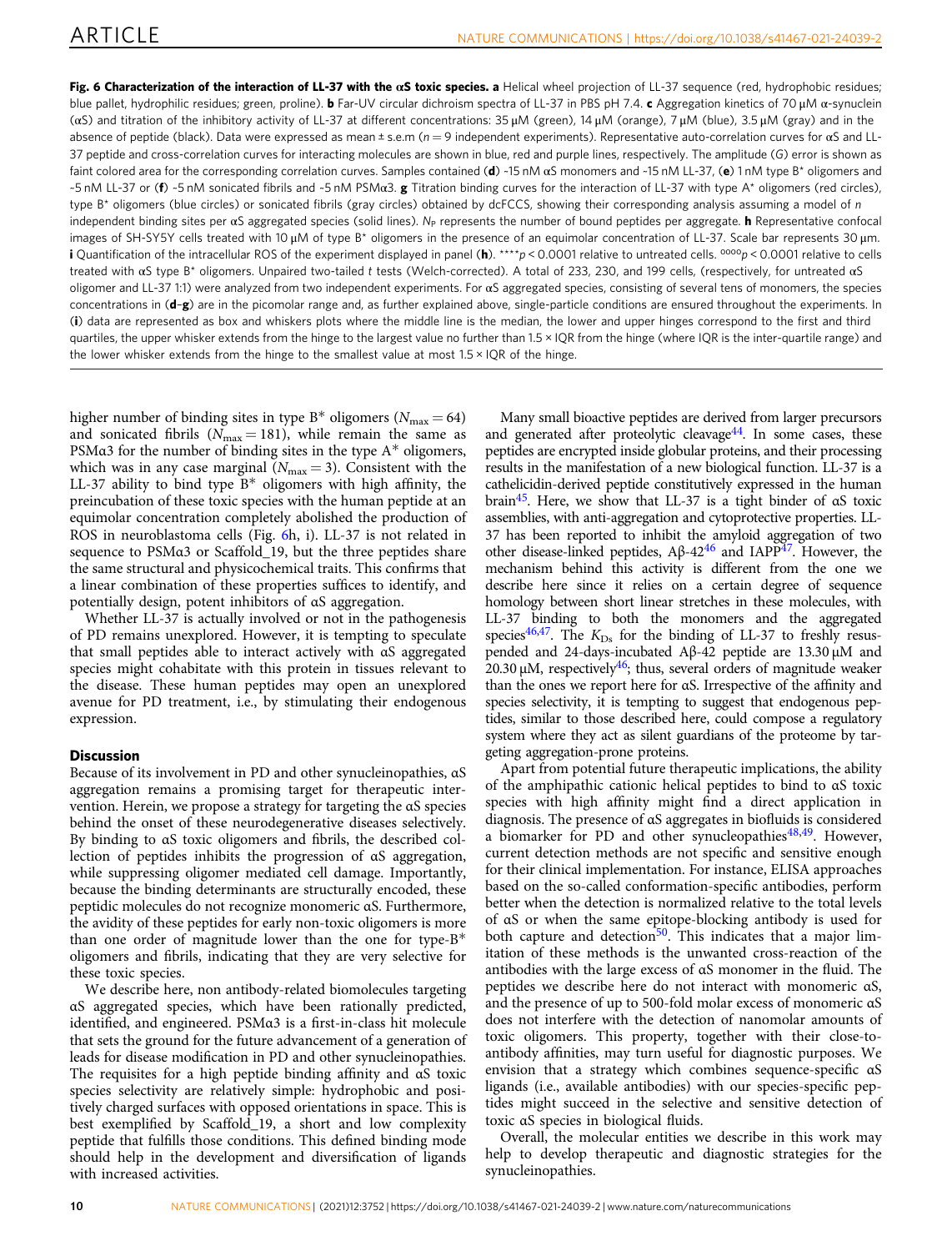#### **Methods**

 $\alpha$ S expression and purification. Escherichia coli BL21 (DE3) cells containing a pET21a plasmid encoding the αS gene were grown in LB medium supplemented with 100 μM/mL ampicillin. Protein expression was induced at an optical density of 0.8 (600 nm) with 1 mM isopropyl β-D-thiogalactopyranoside (IPTG) for 4 h. Cells were harvested by centrifugation and washed up by resuspension and centrifugation in PBS pH 7.4. Next, pellets were resuspended in 50 mL per culture liter in lysis buffer (50 mM Tris pH 8, 150 mM NaCl, 1 μg/mL pepstatin, 20 μg/mL aprotinin, 1 mM benzamidine, 1 mM PMSF, 1 mM EDTA, and 0.25 mg/mL lysozyme) and sonicated using a LabSonic®U sonicator (B. Braun Biotech International, Melsungen, Germany). Samples were boiled during 10 min at 95 °C and centrifugated at 20,000 g at 4 °C for 40 min. The soluble fraction was treated with 136 μL/mL of 10% w/v streptomycin sulfate and 228 μL/mL of pure acetic acid. Upon centrifugation, soluble extracts were fractionated by adding 1:1 of saturated ammonium sulfate and resuspending the insoluble fraction with 50% ammonium sulfate. The pellet was resuspended in 100 mM pH 8 ammonium acetate (5 mL per culture liter) and pure EtOH 1:1 (v/v) and harvested by centrifugation. The insoluble fraction was resuspended in Tris 20 mM pH 8, filtered with a 0.22 μm filter and loaded into an anion exchange column HiTrap Q HP (GE Healthcare, Chicago, USA) coupled to an ÄKTA purifier high performance liquid chromatography system (GE Healthcare, Chicago, USA). Tris 20 mM pH 8 and Tris 20 mM pH 8, NaCl 1 M were used as buffer A and buffer B. αS was eluted using a using a step gradient: Step 1: 0%–20% buffer B, 5 cv; Step 2: 20%–45% buffer B, 11 cv; Step 3: 100% buffer B, 5 cv. Purified αS was dialyzed against 5 L ammonium acetate 50 mM in two steps; 4 h and overnight. Finally, protein purity was addressed using 15% SDS-PAGE. The purest fractions were lyophilized and stored at −80 °C. For the experiments, αS lyophilized aliquots were resuspended to a final concentration of 210 μM using PBS pH 7.4 and filtered using 0.22 μm filters. αS concentration was determined measuring the absorbance at 280 nm and using the extinction coefficient 5960 M−<sup>1</sup> cm<sup>−</sup>1.

Peptide preparation. PSMα3, dPSMα3, All\_Leu, All\_Leu\_19, Scaffold\_19, Anionic Scaffold and LL-37 were purchased from Synpeptide (Shanghai, China) with a purity >95%. Single cysteine containing variants were purchased from Genscript (Piscataway, USA) with a purity >95%. LL-37 was diluted in Milli-Q sterilized water, divided into aliquots and lyophilized. Cysteine containing peptides were resuspended in PBS pH 7.4, 5 mM TCEP and subsequently labeled with the corresponding fluorophore. PSMα3, dPSMα3, All\_Leu, All\_Leu\_19, Scaffold\_19 and Anionic Scaffold were dissolved in a 1:1 mixture of trifluoroacetic acid and hexafluoroisopropanol and sonicated for 10 min. Stock solutions were divided into aliquots and vacuum dried with a SpeedVac (Thermo Fisher Scientific, Waltham, USA) and stored at −80 °C until assayed. Peptide aliquots were resuspended in pure Milli-Q water prior their use.

αS and peptide labeling. Site-specific labeling of  $αS$  was performed in an  $αS$ variant with a single engineered cysteine at position 122 ( $\alpha$ S N122C). This variant was expressed and purified as described above but including 5 mM DTT in all purification steps. The protein was labeled with maleimide-modified Alexa Fluor 488 (AF488) (Invitrogen, Carlsbad, USA) for 15–20 h at 4 °C in the dark. After quenching the reaction with 10 mM DTT, free unreacted dye in the protein solution was subsequently separated using a P10 desalting column (GE Healthcare, Waukesha, USA), and the labeled protein solution was flash frozen with liquid nitrogen and stored at −80 °C. The different peptides, PSMα3, dPSMα3, and LL-37, were labeled at a single engineered cysteine at the N-terminus with maleimidemodified Atto647N (ATTO-TEC, Siegen, Germany). The same labeling and purification strategy were followed as for αS, although in this case the unreacted free dye was removed from the protein solution using a polyacrylamide desalting column (Thermo Fisher Scientific, Waltham, USA). Two cleaning steps were required to remove completely the free dye from the labeled peptide solution.

Preparation of the different isolated  $\alpha S$  aggregates samples. For the isolation of type B\* oligomers purified αS was dialyzed against Milli-Q water and lyophilized for 48 h in aliquots of 6 mg. The aliquots were resuspended in 500 μL of PBS pH 7.4 to a final concentration of ca. 800 μM, filtered through 0.22 μm filters and incubated at 37 °C without agitation for 20–24 h. The sample was then ultracentrifuged at  $288,000 g$  in a SW55Ti Beckman rotor, in order to remove any possible fibrillar species formed during the incubation, and later filtered by four consecutive cycles of filtration through 100 kDa centrifuge filters (Merck, Darmstadt, Germany) in order to remove the great excess of monomeric protein from the oligomeric solution. Type A\* oligomers were generated by incubating 210 μM of αS in PBS pH 7.4 with ten molar equivalents of (-)-epigallocatechin-3- gallate (EGCG) (Merck, Darmstadt, Germany) for 48 h at 37 °C. The excess of compound and unreacted monomeric protein were then removed by six consecutive cycles of filtration through 100 kDa centrifuge filters (Merck, Darmstadt, Germany). The concentration of the final oligomeric solutions was determined measuring the absorbance at 280 nm and<br>using an extinction coefficient of 5960 M<sup>−1</sup> cm<sup>−1</sup> or absorbance at 495 nm and an extinction coefficient of 72,000 M<sup>-1</sup> cm<sup>-1</sup> for AF488-labeled oligomers. In all cases, the oligomers were kept at room temperature and were used within 3 days after their production. The fibrillar samples were produced as explained in the

aggregation kinetics methodology section. The non-reacted protein and small nonfibrillar species that could be formed during the aggregation reaction were removed from the sample by 3 consecutive steps of centrifugation and resuspension of the precipitated fraction in PBS buffer at pH 7.4. Fibrils were then sonicated 1 min, 50% cycles, 80% amplitude in a Vibra-Cell VC130 Ultrasonic Processor (Sonics, Newton, USA) to generate fibrillar samples with a relatively homogeneous size distribution of small fibrils. The concentration of the AF488-labeled fibrillar samples was determined by subtracting the absorbance of the monomer after centrifugation at 495 nm using an extinction coefficient of 72,000 M<sup>-1</sup> cm<sup>-1</sup>, with respect to the total soluble protein at time 0. For type A\* oligomers, the concentration was adjusted in situ for each experiment so that a suitable and consistent burst-rate was reached. Thus, an interference of EGCG in quantifying the sample was avoided.

Far circular dichroism analysis. Far-UV CD spectra of the different peptide solutions were recorded on a Jasco J-815 CD spectrometer (Halifax, Canada) Software- Jasco spectra manager v2 at 25 °C using samples of 15 μM peptide final concentration in Milli-Q water. CD signal was measured from 260 nm to 190 nm at 0.2 nm intervals, 1 nm bandwidth, 1 sec of response time and a scan speed of 100 nm/min on a 0.1 cm quartz cell. Ten accumulations were recorded and averaged for each measurement. For LL-37 peptide samples, CD spectra were recorded in PBS pH 7.4, because of structural differences of this peptide in water and saline solvents.

Time-resolved fluorescence spectroscopy. Dual-Color Time-Resolved Fluorescence Spectroscopy experiments were performed on a commercial MT200 (Pico-Quant, Berlin, Germany) time-resolved fluorescence confocal microscope with a Time-Correlated Single Photon Counting (TCSPC) unit. Laser diode heads were used in Pulsed Interleaved Excitation (PIE), and the beams were coupled through a single-mode waveguide and adjusted to laser powers of 6  $\mu$ W (481 nm) and 5  $\mu$ W (637 nm) measured after the dichroic mirror for optimal count rates while avoiding photobleaching and saturation. The coverslip was placed directly on the immersion water on top of a Super Apochromat 60x NA 1.2 objective with a correction collar (Olympus Life Sciences, Waltham, USA). A dichroic mirror of 488/640 nm (Semrock, Lake Forest, IL, USA) was used as the main beam splitter. Out-of-focus emission light was blocked by a 50 µm pinhole and the in-focus emission light was then split by a 50/50 beamsplitter into two detection paths. Bandpass emission filters (Semrock, Lake Forest, IL, USA) of 520/35 for the green dye (AF488) and 690/70 for the red dye (Atto647N) were used before the detectors. Single Photon Avalanche Diodes (SPADs) (Micro Photon Devices, Bolzano, Italy) served as detectors. Each measurement had an acquisition time of 1–3 min.

For FCS experiments, the effective focal volume of the green channel and its structural parameters in our system were determined using a 1 nM solution of Atto488 (ATTO-TEC GmbH, Siegen, Germany) yielding  $V_{\text{eff, g}} = 0.51 \text{ ft}$  and  $\kappa_{\text{g}} = 3.97$ . Positive and negative cross-correlation controls were performed with a duallabeled dsDNA (10 nM) and an equimolar mixture (15 nM each) of AF488- and Atto647N-labeled monomeric αS (Supplementary Fig. 4). The positive control was also used for the determination of the red and dual-color effective focal volume and their structural parameter, yielding  $V_{\text{eff,r}} = 0.1 \text{ fL}$ ,  $V_{\text{eff,gr}} = 0.091 \text{ fL}$ ,  $\kappa_r = 2.78$ , and  $\kappa_{\rm gr}$   $=$  2.67, respectively.

AF488-labeled aggregated αS samples were diluted in PBS pH 7.4 to a final protein concentration of  $\sim$ 1-5 nM in a 50 µL droplet which was spotted directly onto a cover glass (Corning, Corning, USA) previously coated with a 1 mg/mL BSA solution. Atto 647N-labeled peptides were titrated into the droplet and the peptide concentration was measured individually for each experiment by autocorrelation analysis of the red dye. No significant changes in correlation amplitudes were observed over time after equilibrating the samples for 2 min. Experiments were performed at 20 °C and samples were covered to avoid evaporation. It is important to note that, for αS aggregated species, consisting of several tens of monomers, the species concentrations are in the picomolar range and, as further explained below, single-particle conditions are ensured throughout the experiments. The aggregated species coexist with a certain amount of monomeric αS due to the stark sample dilution employed in the experiments and, therefore, the donor auto-correlation curves in Figs. [2](#page-3-0), [6](#page-9-0) and Supplementary Figs. 8, 12, 13, show both the diffusion component of the monomer and the aggregate. A similar behavior is observed for peptides PSMα3 and LL-37, which can exist as oligomerized species. For obtaining the diffusion coefficients of the different aggregates the diffusion component of the monomeric species in the samples was filtered out by intensity-filtered dcFCCS analysis as explained below. The diffusion coefficient  $(D_g$  or  $D_r$ ) fitted to data for  $\alpha S$ species are  $103 \pm 16$   $\mu$ m<sup>2</sup> s<sup>-1</sup>, 4 ± 0.9  $\mu$ m<sup>2</sup> s<sup>-1</sup>, 3.46 ± 1.2  $\mu$ m<sup>2</sup> s<sup>-1</sup> and 0.81 ± 0.12 µm<sup>2</sup> s−<sup>1</sup> for the monomer, type A\*oligomers, type B\* oligomers and fibrils, respectively, in very good agreement with the diffusion coefficients expected according to their corresponding sizes as determined by AFM and DLS (see Supplementary Fig. 1) and as reported before<sup>[13,](#page-12-0)19</sup>. In addition, such intensity thresholding yields a confocal volume mean occupancy (N) well below 1 for all fluorescent species involved, with  $N = 0.019$ ,  $N = 0.043$ , and  $N = 0.053$  for type A\*oligomers, type B\* oligomers, and fibrils, respectively. Therefore, in terms of burst selection for the PIE-FRET and fluorescence stoichiometry analysis, where the same intensity threshold is applied, the experiments were conducted under single-particle conditions. This becomes even more evident when looking at the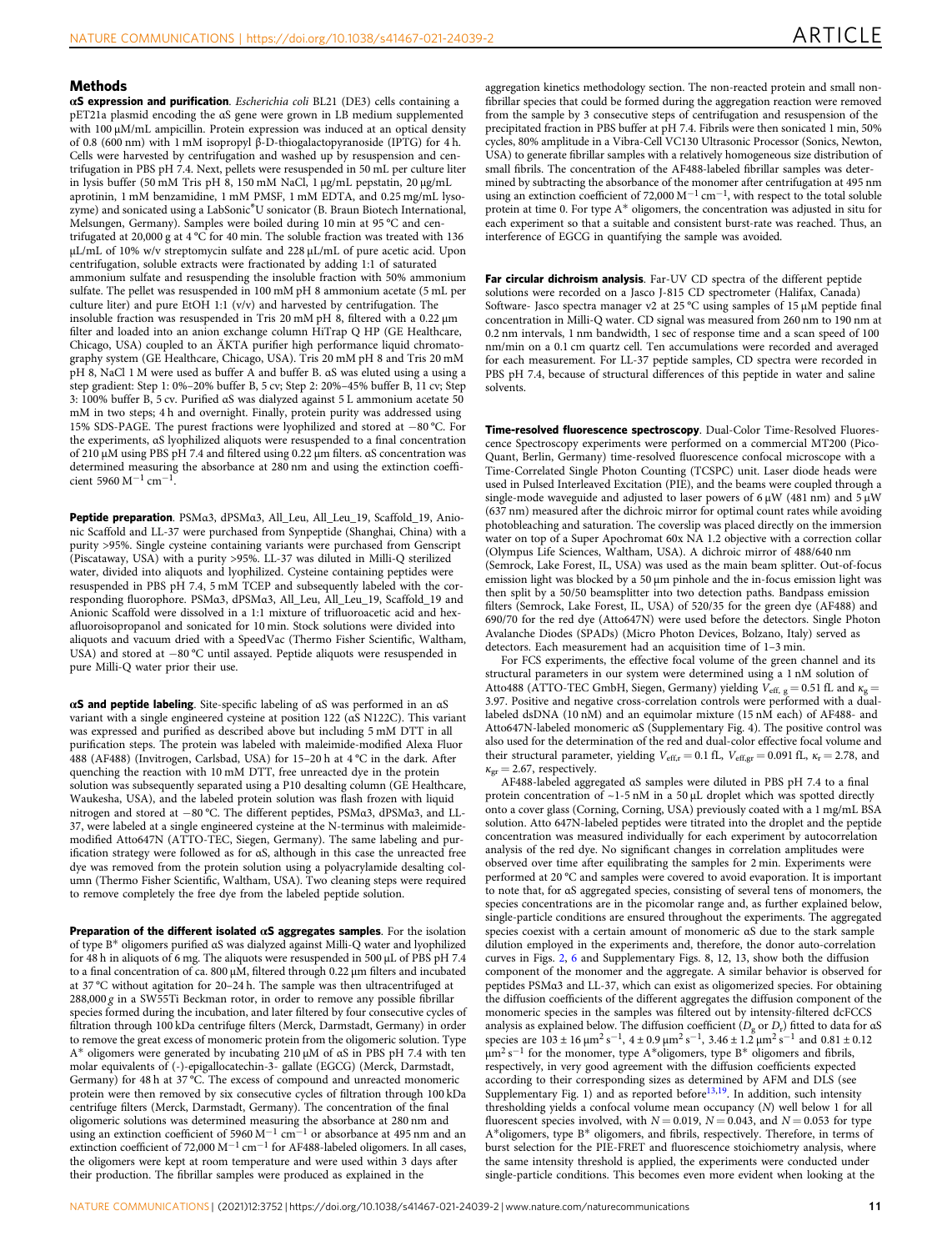raw data in the form of intensity time traces of, for instance, the PSMα3 - type B\* oligomer interaction experiments (Supplementary Fig. 14).

D<sub>r</sub> values of 14.6 ± 3.6, 19.2 ± 4.2  $\mu$ m<sup>2</sup> s<sup>-1</sup> and 108 ± 18  $\mu$ m<sup>2</sup> s<sup>-1</sup> were calculated for PSMa3, LL-37, and dPSMa3, respectively, with  $N = 0.053$  and  $N = 0.11$ , for PSMα3 and LL-37, respectively. These data indicate that PSMα3 and LL-37 exhibit a certain degree of oligomerization, despite no aggregates were detected in TEM images of peptides alone (not shown), and the data indicates that they bind to their targets in the monomeric form (Figs. [2,](#page-3-0) [6](#page-9-0) and Supplementary Fig. 7).

Both data acquisition and analysis were performed on the commercially available software SymphoTime64 version 2.3 (PicoQuant, Berlin, Germany). For the oligomeric and fibrillar samples, a lower intensity threshold of 27 photons in the green dye autocorrelation analysis was applied to filter out the low intensity signal arising from the monomeric αS events generated upon dilution-induced disaggregation of the aggregated samples. This threshold was calculated as three times the mean intensity of monomeric αS obtained from the analysis of a sample of pure αS monomers. In addition, an upper intensity threshold was applied to auto-correlation and cross-correlation analysis to filter out any possible artifacts such as dust particles or aggregate clusters (even though these events were very scarce): 500 photons for monomer, type  $A^*$  and type  $B^*$  oligomers and 1500 photons for sonicated fibrils. Data on the red channel corresponding to the peptide fluorescence signal was intensity-filtered with a lower intensity threshold in analogy to the green channel owing to the fact that the peptide can also exist as selfassembled species. The reference signal was that of the monomer-only dPSMα3 sample. The PIE excitation scheme together with the TSCPC acquisition enabled the application of a lifetime-weighted filter, which aided removal of background and spectral cross-talk.

The corrected auto-correlations of the green and the red channel  $(G<sub>i</sub>)$  were given by

$$
G_{\rm i}(\tau) = \frac{\langle F_{\rm i}(t) \cdot F_{\rm i}(t+\tau) \rangle}{F_{\rm i}^2} - 1 \tag{1}
$$

where  $F_i(t)$  denotes the fluorescence intensity either the green or the red channel,  $\tau$ is the correlation time and the angled brackets indicate a time average over the acquisition time. The cross-correlation  $(G_x)$  between the green and the red channel was given by

$$
G_{\rm x}(\tau) = \frac{\langle F_{\rm g}(t) \cdot F_{\rm r}(t+\tau) \rangle}{\langle F_{\rm g} \rangle \langle F_{\rm r} \rangle} - 1 \tag{2}
$$

Auto-correlation curves for both the green and red channel were fitted with a 2 diffusion-component model accounting for residual monomeric αS and bound and unbound peptide, respectively, using the following equation:

$$
G_{\rm i}(\tau) = G_{\rm i}^0 \frac{f_{\rm i,1}}{\left(1 + \frac{\tau}{\tau_{D_{\rm i,1}}}\right)\sqrt{1 + \frac{\tau}{\kappa^2 \text{xt}_{D_{\rm i,1}}}}} + \frac{f_{\rm i,2}}{\left(1 + \frac{\tau}{\tau_{D_{\rm i,2}}}\right)\sqrt{1 + \frac{\tau}{\kappa^2 \text{xt}_{D_{\rm i,2}}}}},\tag{3}
$$

where  $G_i^0$  is the correlation amplitude at correlation time 0,  $f_{i,1}$  and  $f_{i,2}$  denote the fractional amplitudes of the monomeric and aggregated αS for the green channel (where  $i = g$ ) and the bound and unbound peptide for the red channel (where  $i =$ r) and  $\kappa^2$  is the structure parameter of the focal volume. The same applies for the diffusion terms  $\tau_{D_{l,1}}$  and  $\tau_{D_{l,2}}$ . No correlated blinking is expected when multiple dyes are present on one particle as it is our case and therefore a blinking term was not included.

Cross-correlation amplitudes were fitted with a 1-component simple diffusion model since only one diffusion coefficient is expected for the interacting species (Supplementary Fig. 13) using the following equation:

$$
G_{x}(\tau) = G_{x}^{0} \frac{1}{\left(1 + \frac{\tau}{\tau_{D,x}}\right)\sqrt{1 + \frac{\tau}{\kappa^{2}\mathbf{x}\tau_{D,x}}}}.
$$
(4)

With the corrected green dye autocorrelation function and the mean intensity of monomeric αS, the average aggregate particle number  $(N<sub>Ag</sub>)$  for each αS aggregated sample was estimated as

 $N_{\text{Ag}} = \frac{1}{G_g^0}$ . The average particle number for the peptide was calculated in analogy to that of αS. The peptide concentration was calculated as

 $C_{\rm p} = \frac{N_{\rm r}}{V_{\rm eff,r} \rm xN_A}$ , where  $N_{\rm r}$  is the average number of particles in the red confocal volume,  $V_{\text{eff},r}$  is the red focal volume and  $N_A$  is the Avogadro number. The crosscorrelation amplitudes, dual-laser focal volume,  $V_{\rm eff,~x}$  and peptide concentrations,  $C_{\rm P}$ , were used for calculating the number of peptides bound to each αS species ( $N_{\rm P}$ ) and the free peptide concentration  $(C_{P, \text{Free}})$  as described by Kruger and coworkers<sup>32</sup>

For single-burst FRET and stoichiometry analysis, an acceptor (red dye) direct excitation lower threshold based on the mean intensity of the time trace  $(I_{\text{A}_{\text{D}_{\text{mean}}}} + I_{\text{A}_{\text{D}_{\text{mean}}}})$  $2 \times \sigma$ ) was used to filter out those events without an active acceptor molecule. To further select those events arising from αS aggregates, a burst selection intensity threshold of 100 photons was used. In the FRET analysis, experimentally determined correction factors were applied: spectral cross-talk α was 0.004, direct excitation  $β$  was 0.0305 and detection efficiency  $γ$  was 0.517. Burst-wise FRET

efficiency and stoichiometry were calculated as given by

$$
E = \frac{F_{\text{A,IE}}}{F_{\text{D}} + F_{\text{A,SE}}} \tag{5}
$$

$$
S = \frac{F_{\rm D} + F_{\rm A,IE}}{F_{\rm D} + F_{\rm A,IE} + F_{\rm A,DE}}
$$
(6)

where  $F_{\text{D}}$  is the fluorescence intensity in the donor (green) channel,  $F_{\text{A IF}}$  is the fluorescence intensity in the acceptor (red) channel through indirect excitation and FA,DE is the fluorescence intensity in the acceptor (red) channel after direct excitation by PIE pulse.

Stoichiometry values were corrected for the difference in mean intensity between the monomeric αS and peptide bursts, obtained from monomeric αS-only and peptide-only measurements; the obtained mean intensity ratio  $I_{\text{mean},aS}$  $I_{\rm{mean}}$  was found to be 0.77. Stoichiometry distributions were fitted to a log-normal distribution to obtain the mean stoichiometry value for each measurement. The number of bound peptides per aggregate  $(N_P)$  was then estimated by multiplying the mean stoichiometry value previously obtained by the mean number of αS monomers present on each aggregate as calculated empirically from the molecular brightness in FCCS experiments. The free peptide concentration  $(C_{P}$ ,  $_{\text{Free}}$ ) and  $N_{\text{P}}$  obtained by either FCCS or single-burst stoichiometry analysis were used for calculating the binding curves as described by Kruger and coworkers<sup>32</sup>. To obtain the dissociation constant  $K_D$  and the maximum specific binding sites  $N_{\text{max}}$ the resulting binding curves were fitted to the following specific binding model with  $n$  identical and independent binding sites:

$$
Y = \frac{N_{\text{max}} \cdot X}{(K_{\text{D}} + X)}\tag{7}
$$

The binding curves and binding parameters obtained from either FCCS or single-burst stoichiometry analysis were compared (Supplementary Fig. 7) and found to be remarkably similar, which validates the analysis. OriginPro9.1 software was used for graphical data representation and statistical analysis.

Aggregation kinetics. αS amyloid aggregation was monitored in a 96 wells plate (non-treated) (Sarstedt, Germany) containing Teflon polyballs (1/8′′ diameter) (Polysciences Europe GmbH, Eppelheim, Germany) as described by Pujols and coworker[s9](#page-12-0). Each well contained 150 μL solutions of 70 μM αS in PBS buffer with 40 μM thioflavin-T and the corresponding concentration of peptide. Plates were incubated at 37 °C, 100 rpm in an orbital culture shaker Max-Q 4000 (Thermo Fisher Scientific, Waltham, USA). Aggregation was analyzed every 2 h using a Victor3.0 Multilabel Reader Software-PerkinElmer 2030. (PerkinElmer, Waltham, USA). Endpoint measurements were performed after 32 h of incubation. Fluorescence intensity was measured in triplicate by exciting with a 430–450 nm filter and collecting the emission with a 480–510 nm filter. The resulting kinetics were normalized to the maximum fluorescence of the αS control (untreated).

Atomic force microscopy. αS samples were diluted to a protein concentration of 0.1–0.5 µM and deposited on cleaved Muscovite Mica V-5 (Electron Microscopy Sciences; Hatfield, Pensilvania, USA). Slides were washed with double distilled water and allowed to dry before imaging acquisition on a Bruker Multimode 8 (Bruker; Billerica, USA) using a FMG01 gold probe (NT-MDT Spectrum Instruments Ltd., Russia) in intermittent-contact mode in air. Images were processed using Gwyddion (version 2.48) and the width measurements were corrected for the tip shape and size (10 nm).

Polyacrylamide gel electrophoresis. For monomeric and fibrillar αS species, 5 μg protein in denaturing loading buffer were loaded onto a 15% acrylamide SDS-PAGE. For type  $A^*$  and type  $\overline{B}^*$ , 2 µg protein in non-denaturing buffer were loaded onto a 15% native-PAGE. The only difference between the denaturing and nondenaturing gel electrophoresis was the absence of SDS in the sample, gel and buffer of the native PAGE. No boiling step was included in either case. Unprocessed scans of the gels are presented in the Source Data file.

Dynamic light scattering. Estimations of the hydrodynamic radius of αS species were made on a DynaPro NanoStar (Wyatt, USA) equipped with a Peltier temperature control. Protein samples were prepared at a 25 µM concentration in filtered PBS (0.22 μm cellulose acetate syringe filters). DLS measurements were performed at 25 °C at a fixed angle of 90 °. Twenty acquisitions per measurement were collected using a 2 s acquisition time. An average of 10 measurements were performed for the statistical size analysis. Data was analyzed using the Dynamics software (version 6.12.03).

Fourier-Transform infrared (FT-IR) spectroscopy. αS aggregates species were transferred to deuterated buffer, by either centrifugation/resuspension or filtering cycles, to a final protein concentration of ca. 4 mg/ml. Samples were then deposited between two CaF2 polished windows separated by a PTFE Spacer (Harrick Scientific Products Inc., USA). Spectra were collected in transmission mode at room temperature using a VERTEX 70 FTIR Spectrometer (Bruker, USA) equipped with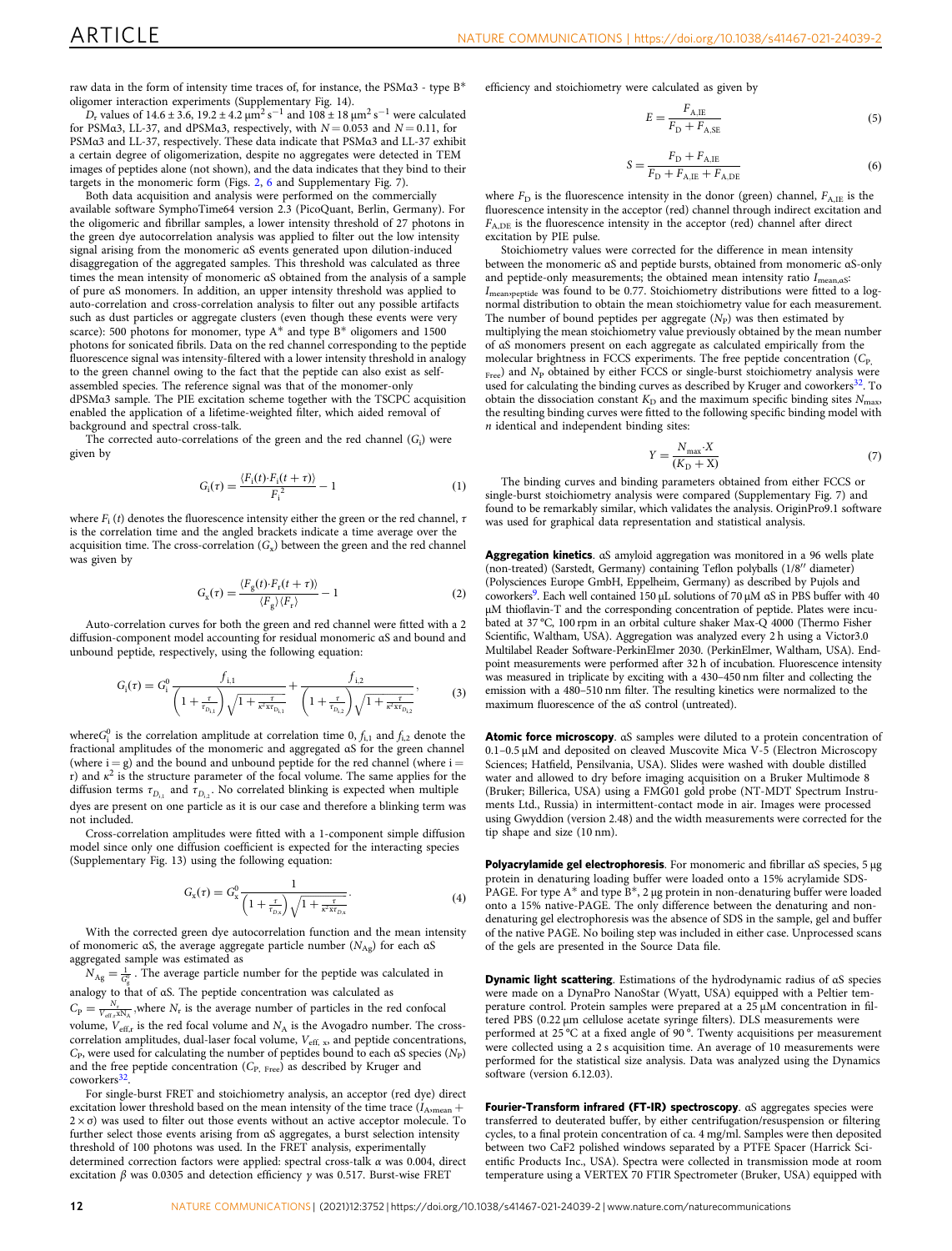<span id="page-12-0"></span>a cryogenic MCT detector cooled in liquid nitrogen. IR spectra were processed and analyzed using standard routines in OPUS version 6.5 (Bruker, USA), RAMOPN (NRC, National Research Council of Canada) and Spectra-Calc-Arithmetic© version A2.21 (Galactic Inc., USA).

ANS fluorescence spectroscopy. 10 μM of each αS sample was incubated with 500 μM 8-anilo-1-naphtalene-sulfonic acid (ANS) in PBS for 45 min before recording the spectra. The extinction coefficient of ANS at 350 nm was assumed to be 5000 cm<sup>-1</sup>  $\rm \dot{M}^{-1}$ . In order to monitor ANS binding to the each aS species, samples were excited at 350 nm and their emission spectra were recorded from 400 to 650 nm in 1-nm steps. Spectra were collected at room temperature in a Cary Eclipse Fluorescence Spectrophotometer (Varian, Palo Alto, California, United States) with slit-widths of 5/5 nm. An averaging time of 100 ms was used.

Transmission electron microscopy. For electron microscopy analyses, end-point aggregated samples were sonicated for 5 min at minimum intensity in an ultrasonic bath (VWR ultrasonic cleaner) and placed onto carbon-coated copper grids and allowed to adsorb for 5 min. The grids were then washed with distilled water and negative stained with 2% (w/v) uranyl acetate for 1 min. Finally, the excess of uranyl acetate was absorbed using ashless filter paper and the grids were left to airdry for 15 min. A TEM JEM-1400 Software-Gatan Digital Micrograph 1.8 (JEOL, Peabody, USA) microscope was used operating at an accelerating voltage of 120 kV. The more representative images of each grid were selected. Images were processed and analyzed with Image J (version 1.52p)

Sedimentation assay. αS aggregation was performed as previously described. Endpoint samples were subjected to ultracentrifugation at 100,000 g for 30 min at 20 °C in a SW55Ti Beckman rotor in order to fractionate soluble and fibrillar species. αS concentration in the soluble fraction was determined by measuring the absorbance at 280 nm ( $\varepsilon$  = 5960 M<sup>-1</sup> cm<sup>-1</sup>). Soluble fractions in denaturing loading buffer were boiled for 5 min and loaded onto a 15% acrylamide SDS-PAGE. Proteins were revealed with BlueSafe (NZYTech, Portugal). Unprocessed scans of the gels are presented in the Source Data file.

Isolation of low molecular weight aggregates generated during  $\alpha$ S in vitro aggregation. αS aggregation was performed as previously described in absence and presence of PSMα3. Aliquots at the analyzed time point were taken and flash frozen in liquid nitrogen and stored at −80 °C until assayed. To fractionate our sample into insoluble species, low-molecular weight aggregates and monomers, we adapted the centrifugation-based protocol developed by Kumar and coworkers<sup>51</sup>. αS preparations were subjected to ultracentrifugation at 100,000 g for 30 min at 20 °C in a SW55Ti Beckman rotor in order to isolate larger fibrillar species. The soluble fraction (100 μl) containing low molecular weight aggregates and monomeric αS was then filtrated through 100 kDa centrifuge filters (Merck, Darmstadt, Germany) in order to fractionate these two species. The filtrated samples contain monomeric or -theoretically- dimeric αS. The excess of monomeric species retained in the filter were then washed by filtrating 400 μl of PBS. Finally, aggregated species retained in the filter were recovered by adding 100 μl of PBS to the membrane and carefully pipetting. This fraction containing low molecular weight aggregates was subsequently analyzed by transmission electron microscopy as previously described above.

Neuroblastoma culture. Human SH-SY5Y neuroblastoma cells (ATCC) were cultured in DMEM/F12 medium supplemented with 15% FBS and 1xNEAA. Cells were grown at 37 °C in a 5%  $CO<sub>2</sub>$  humidified atmosphere until an 80% confluence for a maximum of 20 passages.

Analysis of intracellular ROS. SH-SY5Y cells were seeded onto glass coverslips (Ibidi, Gräfelfing, Germany) at  $0.5 \times 10^6$  cells/mL and treated for 15 min with 10 μM of type B\* oligomers or type B\* pretreated for 15 min with the tested peptide (PSMα3, dPSMα3, and LL-37). Then, CellROX® Green (Invitrogen, Carlsbad, USA) at a final concentration of 5 µM was added and incubated for 30 min at 37 °C. Cells were washed with PBS and fixed with 3.7% paraformaldehyde (PFA) for 15 min. The intracellular fluorescence of the SH-SY5Y cells was analyzed on a Leica TCS SP5 Software-Gatan Digital Micrograph 1.8 (Leica Microsystems, Wetzlar, Germany) with a HCX PL APO  $63 \times 1.4$  oil immersion objective, under UV light by using a 488 nm excitation laser for CellROX and collecting the emission with a 515–560 nm filter range. Images were processed and analyzed with Image J (version 1.52p)

Oligomer binding to cells. SH-SY5Y cells were seeded onto glass coverslips (Ibidi, Gräfelfing, Germany) and treated for 45 min with 10 μM of type B\* oligomers or type B\* pretreated for 15 min with an equimolar concentration of PSMα3 or dPSMα3. Cells were then washed with PBS and fixed with 3.7% PFA for 15 min. Then cells were washed with PBS containing 0.1% Triton X-100 for 10 min. Cells were blocked with 5% BSA-PBS and incubated with 1/200 dilution rabbit polyclonal anti-αS antibody (Abcam, Cambridge, UK) overnight at 4 °C, and with 1:1000 anti-rabbit secondary antibodies conjugated with AF488. Cell nuclei was

stained using Hoescht 33342 at a concentration of 0.5 μg/mL for 5 min. Images of intracellular αS were obtained under UV light using double excitation at 488 nm and 350 nm lasers, for AF488 and Hoescht, and the emission was collected at 515–560 nm and 405 nm, respectively. Images were processed and analyzed with Image J (version 1.52p)

A dot blot assay was performed as a control to discard epitope-masking artifacts caused by the potential primary or secondary antibodies binding to the peptide. 2 μL of type B\* oligomers untreated and treated for 15 min with an equimolar concentration of PSMα3 were spotted onto a nitrocellulose membrane and allowed to dry. Antibody incubations were performed as described for the cellular assay. No significant differences in the signals of oligomers assayed in the presence or the absence of PSMα3 were detected (data not shown).

Redesign of PSMα3 variants. To guide and assist the design of PSMα3 peptide variants some computational tools were employed. Briefly, AGADIR was used to predict the helical propensity of the peptide variants based on the helix/coil transition theory<sup>[26](#page-13-0)</sup>. FoldX allows a rapid evaluation of the effect of mutations on the stability, folding and dynamics of proteins<sup>38</sup>. We exploited it to evaluate if the designed mutations may compromise the stability of the α-helix specially regarding extensive redesign or those involving electrostatic repulsions. The peptides mean hydrophobicity (H), and their helical hydrophobic moment ( $\mu$ <sub>H</sub>), a measure of the amphiphilicity of a helix, were calculated according to Eisenberg and coworkers<sup>52</sup>.

Reporting summary. Further information on research design is available in the Nature Research Reporting Summary linked to this article.

#### Data availability

All the data presented in this study are available in the paper or in the Supplementary Information. Further raw data (i.e., Time traces of the time-resolved fluorescence spectroscopy) supporting the findings of this study are available from the corresponding author upon reasonable request. The screened database of human peptides was obtained from the EROP-Moscow oligopeptide database (http://erop.inbi.ras.ru/)<sup>39</sup>. Source data are provided with this paper.

Received: 5 June 2020; Accepted: 27 May 2021; Published online: 18 June 2021

#### **References**

- 1. Spillantini, M. G., Schmidt, M. L., Lee, V. M., Trojanowski, J. Q., Jakes, R. & Goedert, M. Alpha-synuclein in Lewy bodies. Nature 388, 839–840 (1997).
- 2. Winner, B. et al. In vivo demonstration that alpha-synuclein oligomers are toxic. Proc. Natl Acad. Sci. U.S.A. 108, 4194–4199 (2011).
- 3. Spillantini, M. G. & Goedert, M. The alpha-synucleinopathies: Parkinson's disease, dementia with Lewy bodies, and multiple system atrophy. Ann. N. Y Acad. Sci. 920, 16–27 (2000).
- 4. McCann, H., Stevens, C. H., Cartwright, H. & Halliday, G. M. Alpha-
- Synucleinopathy phenotypes. Parkinsonism Relat. Disord. 20, S62–S67 (2014). 5. Goedert, M., Jakes, R. & Spillantini, M. G. The synucleinopathies: twenty years on. J. Parkinsons Dis. 7, S51–S69 (2017).
- 6. Kalia, L. V. & Lang, A. E. Parkinson's disease. Lancet 386, 896–912 (2015).
- 7. Wong, Y. C. & Krainc, D. Alpha-synuclein toxicity in neurodegeneration:
- mechanism and therapeutic strategies. Nat. Med. 23, 1–13 (2017). 8. Dehay, B. et al. Targeting alpha-synuclein for treatment of Parkinson's disease:
- mechanistic and therapeutic considerations. Lancet Neurol. 14, 855–866 (2015). Pujols, J. et al. Small molecule inhibits alpha-synuclein aggregation, disrupts amyloid fibrils, and prevents degeneration of dopaminergic neurons. Proc.
- Natl Acad. Sci. U.S.A. 115, 10481–10486 (2018). 10. Wagner, J. et al. Anle138b: a novel oligomer modulator for disease-modifying therapy of neurodegenerative diseases such as prion and Parkinson's disease. Acta Neuropathol. 125, 795–813 (2013).
- 11. Kurnik, M. et al. Potent alpha-synuclein aggregation inhibitors, identified by high-throughput screening, mainly target the monomeric state. Cell Chem. Biol. 25, 1389–1402 e1389 (2018).
- 12. Jarrett, J. T. & Lansbury, P. T. Jr. Amyloid fibril formation requires a chemically discriminating nucleation event: studies of an amyloidogenic sequence from the bacterial protein OsmB. Biochemistry 31, 12345–12352 (1992).
- Fusco, G. et al. Structural basis of membrane disruption and cellular toxicity by alpha-synuclein oligomers. Science 358, 1440–1443 (2017).
- 14. Grey, M., Linse, S., Nilsson, H., Brundin, P. & Sparr, E. Membrane interaction of alpha-synuclein in different aggregation states. J. Parkinsons Dis. 1, 359–371  $(2011)$
- 15. Froula, J. M. et al. Defining alpha-synuclein species responsible for Parkinson's disease phenotypes in mice. J. Biol. Chem. 294, 10392–10406 (2019).